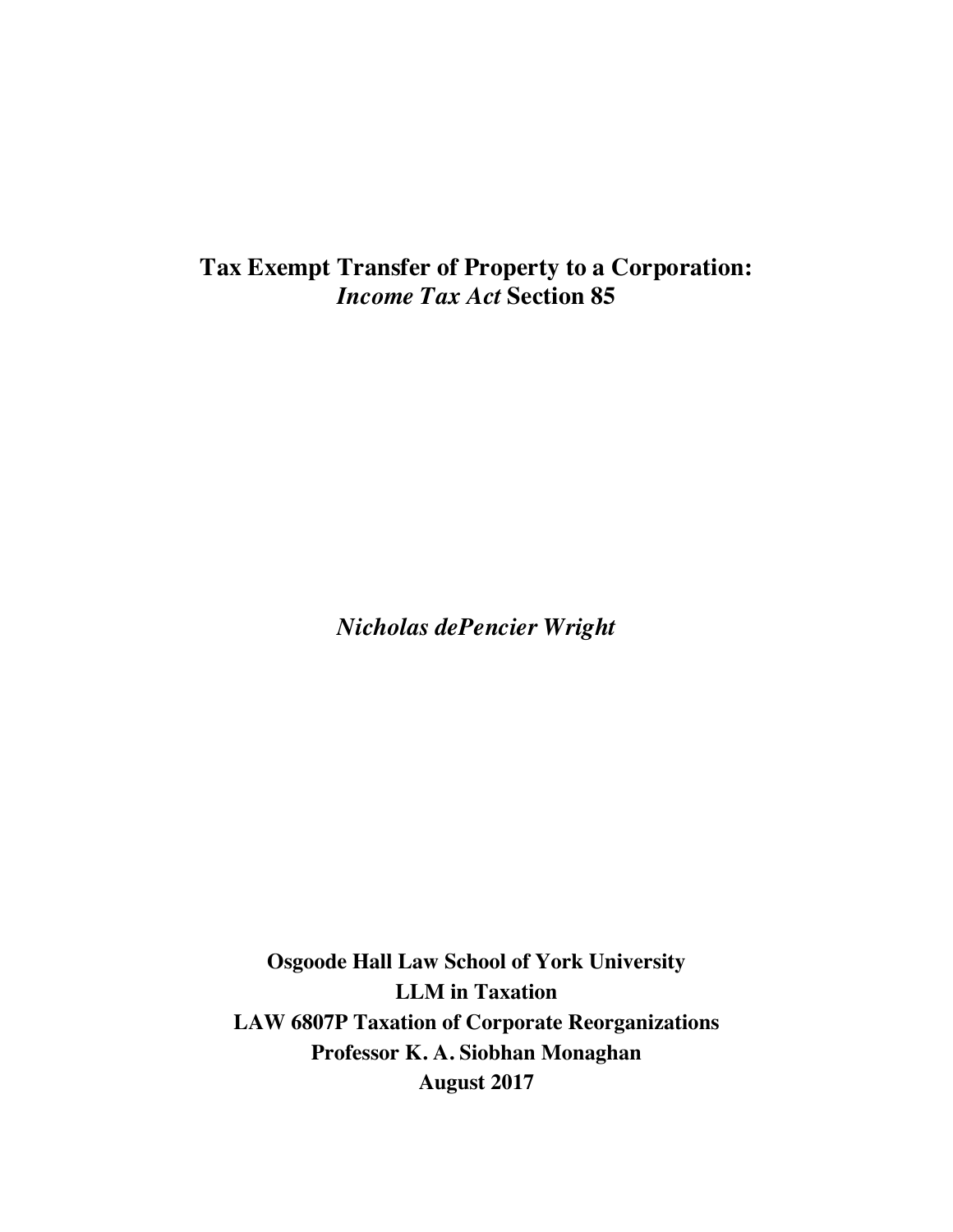# **ABSTRACT**

Section 85 of the *Income Tax Act* (Canada) is a commonly used provision that permits the taxexempt transfer of assets to a corporation. This paper provides an overview of the application of the section covering key topics including the general rules of section 85, eligible property, consideration or "boot," paid up capital, anti-abuse rules, requisite filings and other related provisions of the *Income Tax Act*.

**Keywords:** Taxation, Law, Income Tax Act, Canada, Section 85, Rollover, Tax Exempt, Transfer, Corporation, Corporate Reorganizations

**Word Count:** 5,686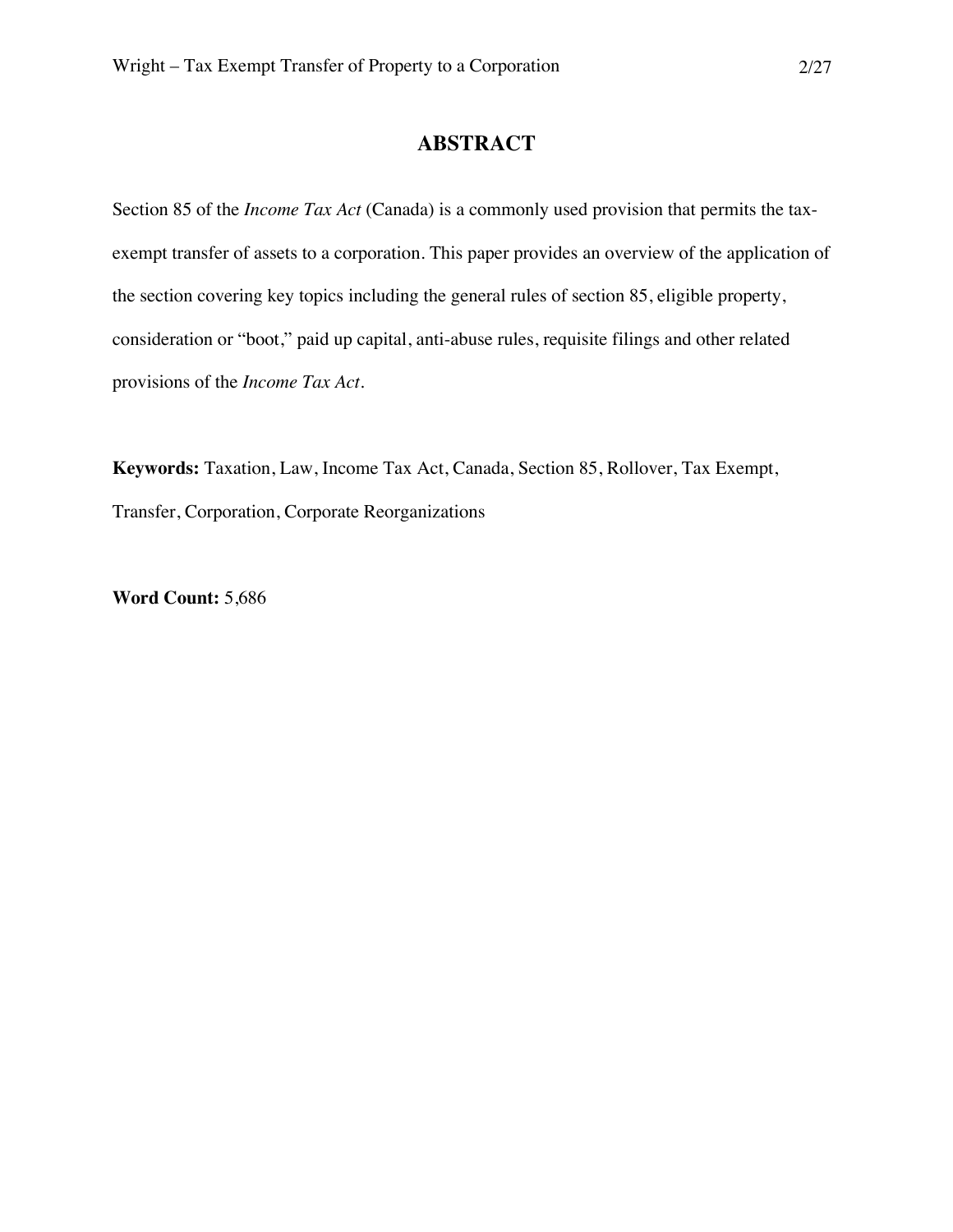# **TABLE OF CONTENTS**

| 1.                 |  |
|--------------------|--|
| 2.                 |  |
| 2.1                |  |
| 2.2                |  |
| 2.3                |  |
| 2.4                |  |
| 3.                 |  |
| $\boldsymbol{4}$ . |  |
| 4.1                |  |
| 4.2                |  |
| 4.3                |  |
| 4.4                |  |
| 5.                 |  |
| 6.                 |  |
| 6.1                |  |
| 6.2                |  |
| 6.3                |  |
| 7.                 |  |
| 8.                 |  |
|                    |  |
|                    |  |
|                    |  |
|                    |  |
|                    |  |
|                    |  |
|                    |  |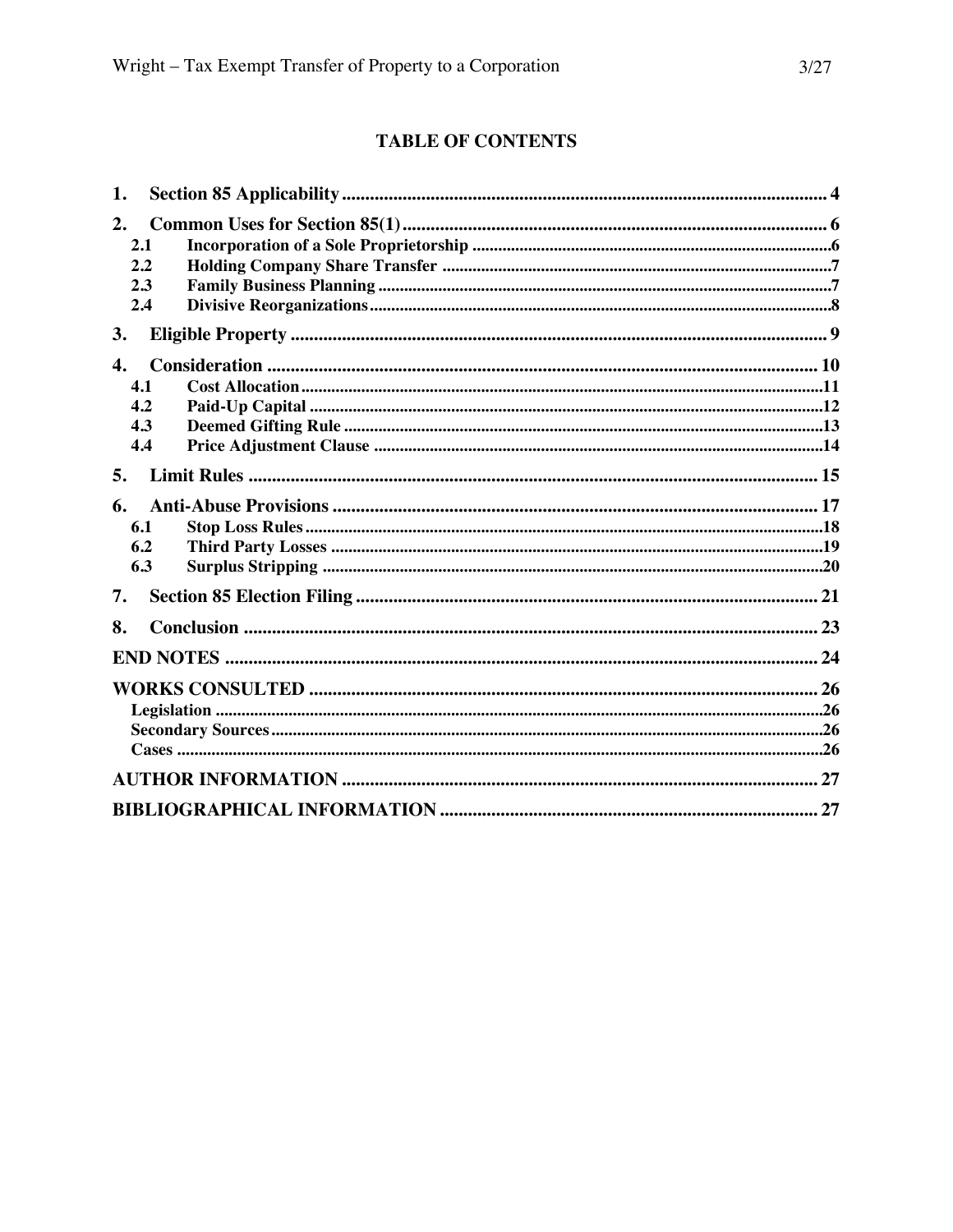#### **1. Section 85 Applicability**

Section 85 of the *Income Tax Act* (Canada) (the "Act") is a "rollover" provision that allows for the tax deferred transfer of property to an eligible corporation. It is widely used in corporate reorganizations and tax planning. In reviewing and examining the provisions of this section and its application, this paper seeks to examine key topics such as the general rules of section 85, eligible property, consideration or "boot," paid up capital, anti-abuse rules, requisite filings and other related provisions of the Act.

Section 85 of the Act allows for the tax-exempt transfer of assets to a corporation. It should be considered whenever there is a disposition of property that has appreciated in value to a corporation. The section allows for an eligible transferor to jointly elect with an eligible transferee corporation to transfer eligible property at an agreed upon amount that is then used for tax purposes. It allows parties to defer the recognition of a taxable gain that would otherwise be realized by conveying the asset(s) at an elected amount less than the fair market value.<sup>1</sup> Such a taxable gain can be business income when inventory is transferred, capital gains or losses when capital property is transferred, recapture of depreciation when depreciable capital property is transferred or terminal loss when depreciable property is transferred and the transferor no longer owns property of that class.<sup>2</sup> The policy rationale behind the section is that of tax neutrality – the notion that taxation should not impact or interfere with business decisions. Section 85, for example, makes a business person's decision to operate using a corporation a tax neutral one by permitting the deferral of taxable gains that would otherwise be incurred by transferring business assets to the corporation. This function has made section 85 a commonly used provision in the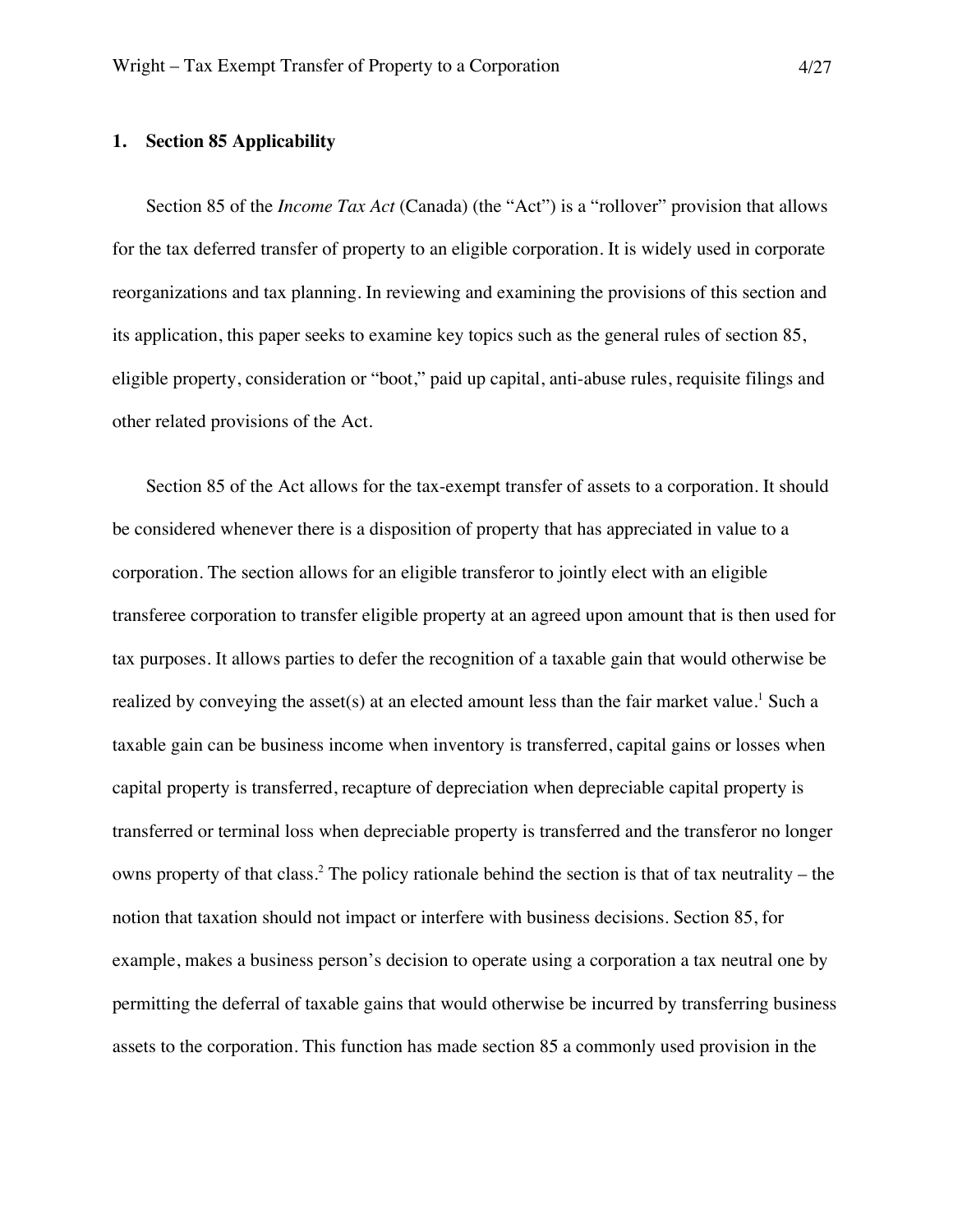context of corporate formation and reorganization. To understand section 85, we will first review the key concepts used in its application.

The concepts for determining the applicability of section 85, specifically section 85(1), include that of eligible transferor, eligible transferee, eligible property, non-share consideration or "boot" and election. An eligible transferor includes individuals, trusts and corporations. Section 85(2) additionally permits a similar transfer for partnerships. While an eligible transferor may be either a resident or non-resident, there are restrictions on eligible property for nonresidents. An eligible transferee must be a taxable Canadian corporation as defined in section 89(1) of the Act. Simply put, a corporation is a taxable Canadian corporation if it was incorporated in Canada (and therefore deemed to be a resident of Canada by section 250(4) of the Act) or a resident of Canada from June 18, 1971; and, is not tax exempt under the Act. The purpose of this restriction is to make sure that subsequent dispositions of the property by the transferee are taxable in Canada. Eligible property is defined in Section 85(1.1) of the Act and is discussed in greater detail in section 3 of this paper. A section 85(1) transfer requires that, in exchange for the eligible property, the eligible transferor receive at least some share consideration (which may be a fraction of a share). The eligible transferor may receive additional non-share compensation in exchange for the eligible property which is referred to as non-share consideration or "boot" and is discussed in further detail in section 5 of this paper. The election is a filing that must be made with the Canada Revenue Agency ("CRA") using the prescribed form in order for Section 85(1) to apply to a disposition of property.3 *CRA Information Circular IC 76-19R3 – Transfer of property to a corporation under section 85*<sup>4</sup> and the archived Interpretation Bulletin 291R3 – Transfer of Property to a Corporation under Subsection  $85(1)^5$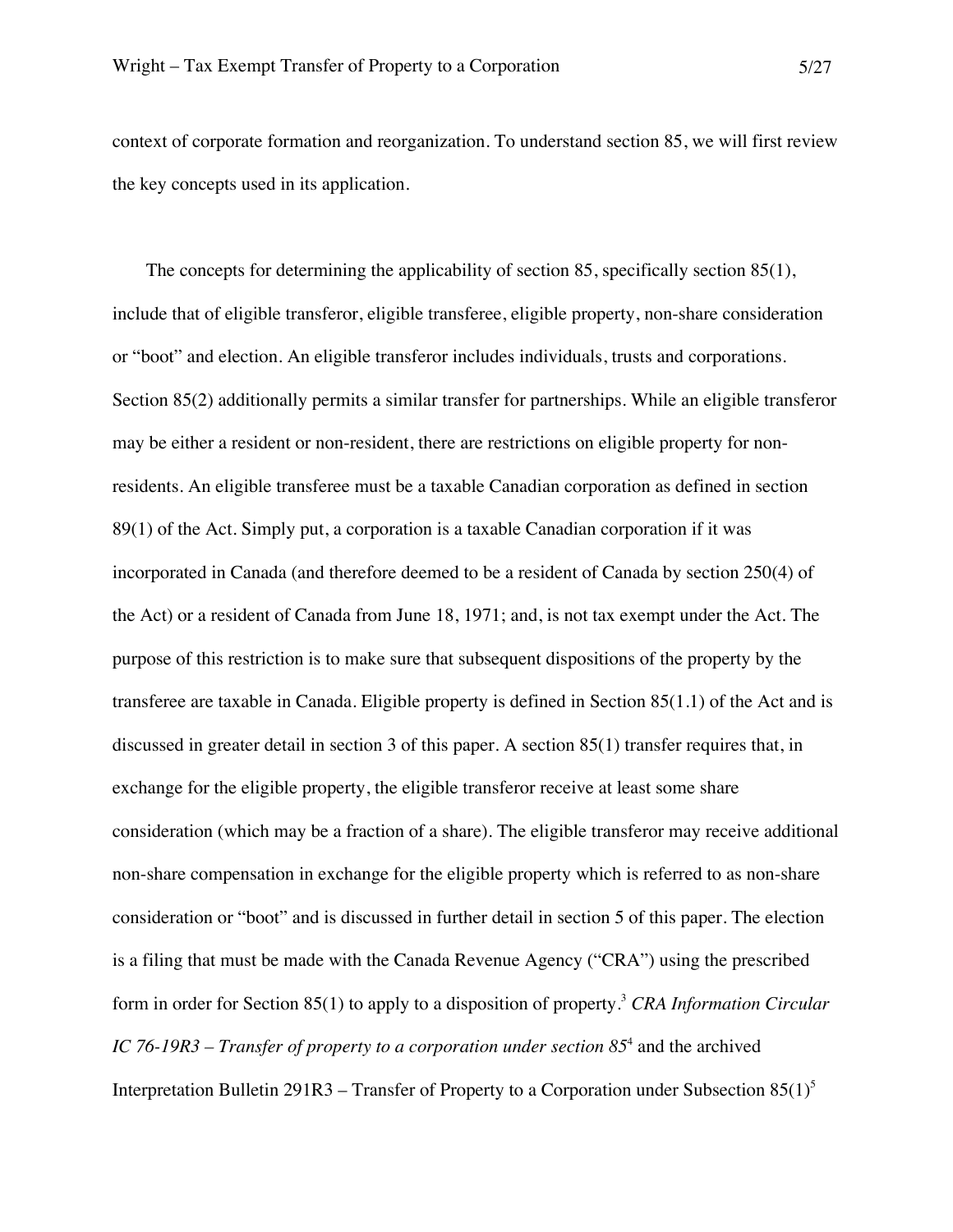are important CRA publications outlining the CRA's position on the application of Section 85(1). The fact that IT 291R3 is archived means only that the CRA does not guarantee its currency after its date of publication on January 12, 2004.

Having provided an overview of the purpose of section 85, its key concepts and the primary CRA publications, we will now examine how the provision is commonly used.

#### **2. Common Uses for Section 85(1)**

The incorporation of a business, family business planning, divisive reorganizations $<sup>6</sup>$  and</sup> transferring corporate shares to a holding company are common transactions that rely on section 85 that will be examined below.

#### **2.1 Incorporation of a Sole Proprietorship**

Frequently, small business owners will initially operate as a sole proprietorship in the early stages of business development. This can be beneficial as it facilitates the deduction of business losses against other personal income and reduces legal, accounting and administrative costs until the business' viability has been demonstrated. As a business grows, however, the desire to limit liability, facilitate raising funds through the sale of shares and the ability to defer taxes by retaining corporate profits within the corporation and pay dividends in lieu of salary often make incorporation preferable. When a sole proprietor incorporates his or her business, section 85(1) of the Act allows the business owner to transfer business assets out of the sole proprietorship and into a corporation without triggering tax liabilities due to a disposition of property.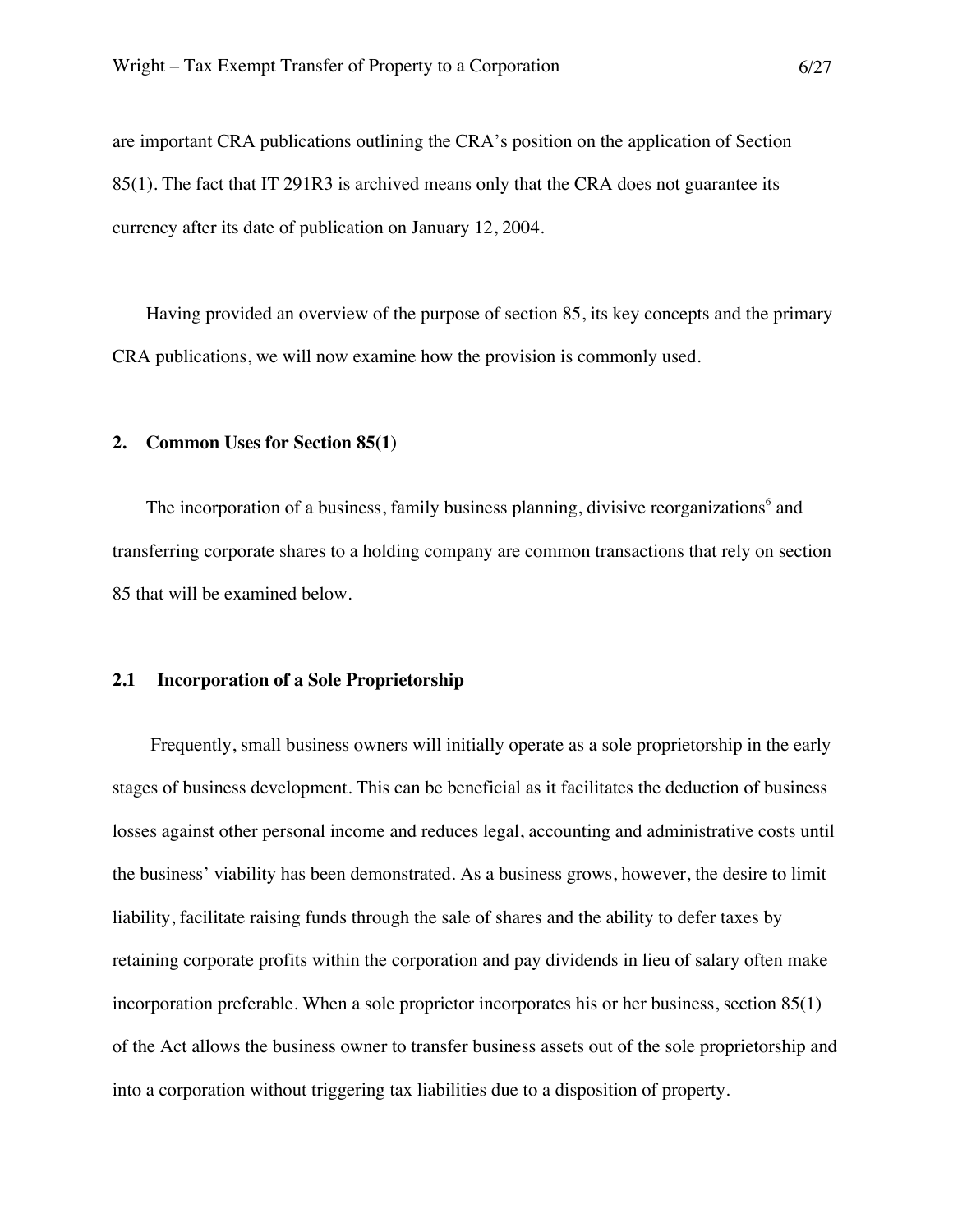#### **2.2 Holding Company Share Transfer**

After some time operating as a corporation, a business owner may decide that rather than holding the shares of the corporation personally, it would be advantageous to instead hold the shares via a separate corporation commonly referred to as a "holding company." This may be preferable for a number of reasons including protecting accumulated assets in the main operating company from liabilities, controlling the timing of the personal receipt of dividend payments when the individual does not solely decide when dividends are paid and ensuring that the operating company continues to meet the requirements for the sale of its shares under the lifetime capital gains exemption.

#### **2.3 Family Business Planning**

As the business owner ages and nears retirement, section 85(1) can also be used for family business and succession planning including carrying out what is commonly referred to as an "estate freeze." For example, if the business owner wishes to add his or her children to the business so that they can receive dividends and participate in the future growth of the business, the business owner can:

- **a)** Incorporate a new corporation (the "holding company") to own the shares of the corporation;
- **b)** Exchange his or her common shares in the corporation for fixed value preference shares in the holding company (that will not appreciate);
- **c)** Have his or her children subscribe for common shares in the holding company for a nominal amount (e.g. \$1);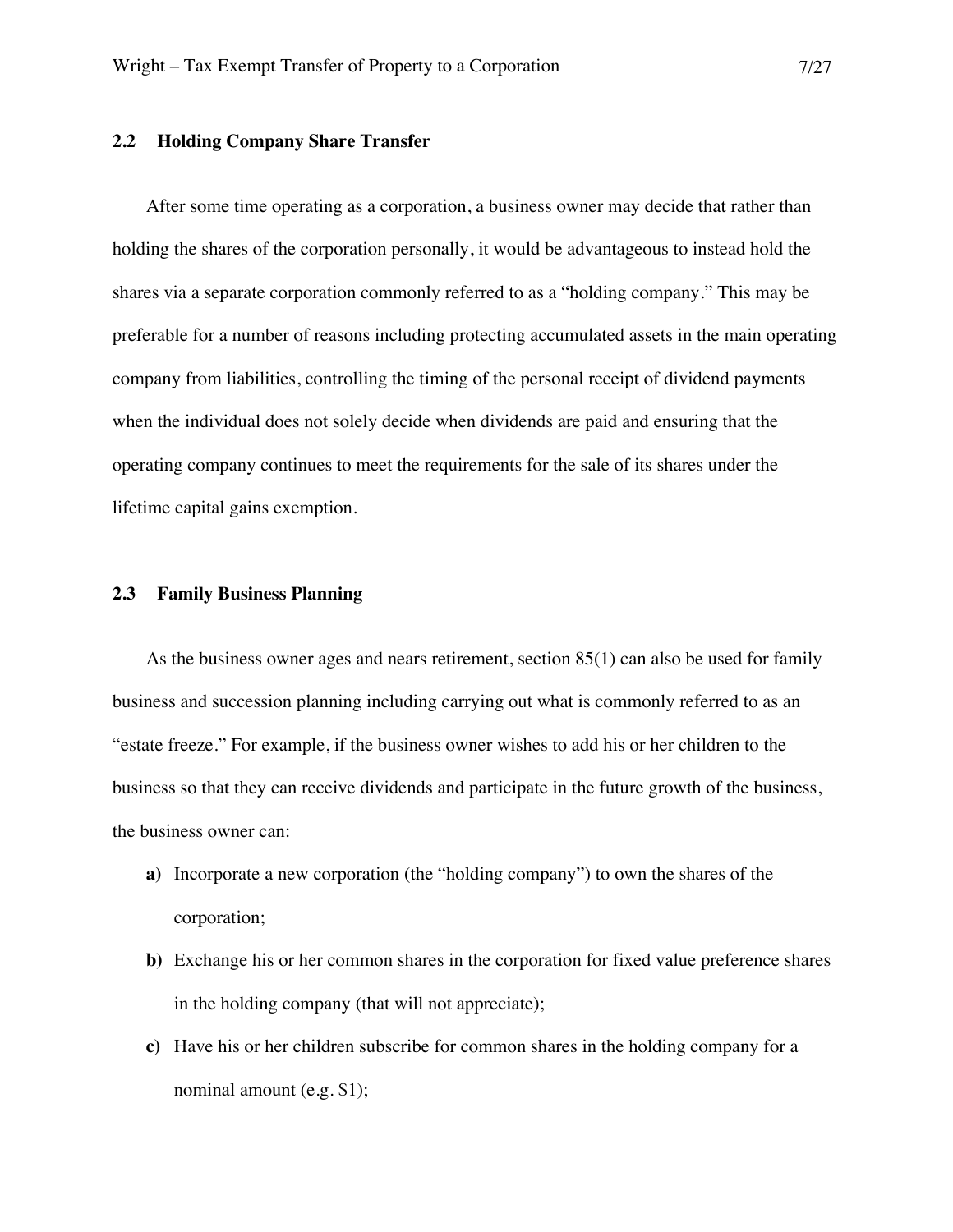**d)** Set the business owner's section 85 election amount to recognize a capital gain, which can be offset by the business owner's lifetime capital gains exemption.

This arrangement "freezes" the business owner's shares in the company at the value of the fixed preference shares and leaves the children with the common shares of the corporation held through the holding company. As a result, all future gains will accrue to the children.

#### **2.4 Divisive Reorganizations**

Section 85(1) can also be used for divisive reorganizations, commonly referred to as "butterfly transactions." For example, if a business owner worked with a business partner and they each wanted to go their separate ways with the business owner taking one division of the company and his or her partner taking the other, a divisive reorganization may be used to facilitate the division on a tax-exempt basis using section 85(1) and other sections of the Act outside of the scope of this paper.

Clearly, section 85(1) is a versatile provision that has numerous practical applications throughout the lifespan of a business. The discussion of its real-world applications gives context to a detailed review of the more complex portions of the section. We will now turn our attention to the previously referenced concepts of eligible property and consideration to examine them in greater detail and provide a fuller understanding of the applicability of section 85(1).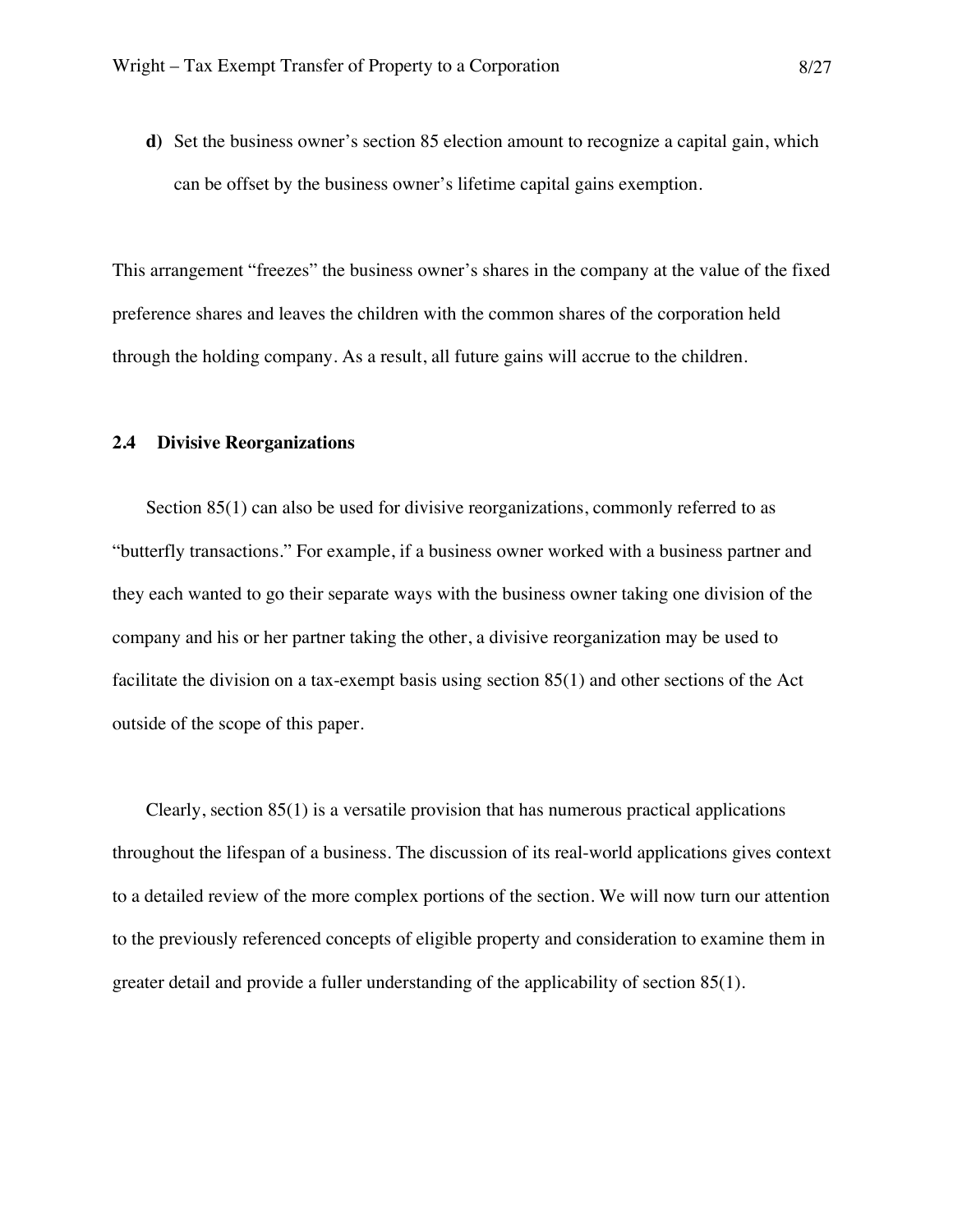# **3. Eligible Property**

The definition of "eligible property" found in section 85(1.1) of the Act is important because section 85 applies only to eligible property. With exceptions, capital property including depreciable property is eligible. Eligible property includes Canadian resource property, foreign resource property (subject to the below exception), inventory, contractor's contracts in progress (where the percentage completion method is validly used), insurer's and lender's security and debt obligations with some exceptions and a NISA Fund No. 2 as defined under the *Farm Income Protection Act*.<sup>7</sup> Exceptions to the general rule include real property owned by nonresidents and certain foreign resource properties.<sup>8</sup> In contrast, real property, including immovable property and an option on or interest in real property owned by a transferor that is a non-resident of Canada is *not* considered eligible property. This exception is meant to prevent non-residents from avoiding Canadian tax on the disposition of Canadian real property by converting its ownership to corporate shares prior to transfer. Notwithstanding this exception, a non-resident's real property used for business or owned by a non-resident insurer constitute eligible property so long as certain conditions are met, as outlined in section  $85(1.1)$  (b) and (h). An anti-avoidance rule also excludes certain foreign resource property from the definition of eligible property. Specifically, foreign resource property or a partnership interest is not eligible property if it derives value from one or more foreign resource properties where the eligible transferor and eligible transferee do not deal at arm's length and it is reasonable to conclude that the purpose of the disposition is to receive a foreign tax credit.<sup>9</sup>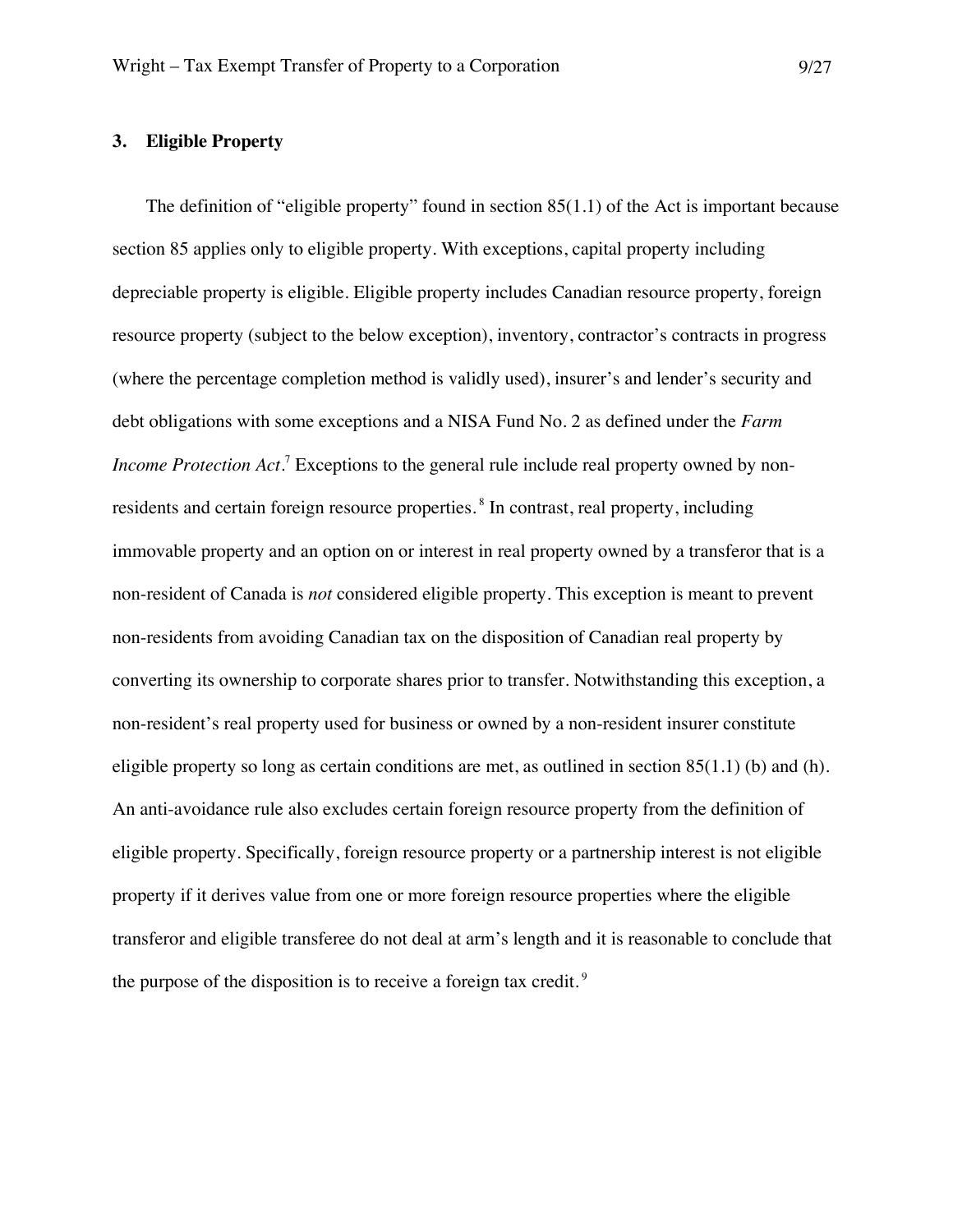Property that does constitute eligible property includes cash, pre-paid expenses, trade accounts receivable collected in the normal course of carrying on business (and not *en bloc* – for which section 22 can likely better facilitate a tax-exempt transfer when certain conditions are met), life insurance policies, and unbilled disbursements. When relying on section 85 to carry out a transfer it is advisable to confer with section 85(1.1) to ensure that the elected properties are in fact eligible properties. If property falls under the definition of eligible property, one must then consider the permissible non-share consideration that could be paid in return.<sup>10</sup>

#### **4. Consideration**

Treatment of consideration is important as, like eligible property, it is an integral component of the application of section 85. For section 85 to apply, the eligible transferor must take shares in the eligible transferee corporation as consideration. This can include a fraction of a share and can be either a common or a preference share. Non-share consideration or, as it is informally referred, "boot," in the context of section 85, is the non-share portion of the payment made by the corporation to the eligible transferor in exchange for the eligible property. This can include the issuance of debt, the assumption of liabilities, cash and other non-share property. In most cases it is to the benefit of the transferor to maximize the boot, subject to the limits imposed by section 85(1) if a full tax deferral is to be available. Usually this is by way of debt in the form of a promissory note, so that cash can easily be withdrawn from the company later through debt repayment. Often boot will be taken back as the lesser of the adjusted cost base of the eligible property (used as the elected amount) and the fair market value.<sup>11</sup>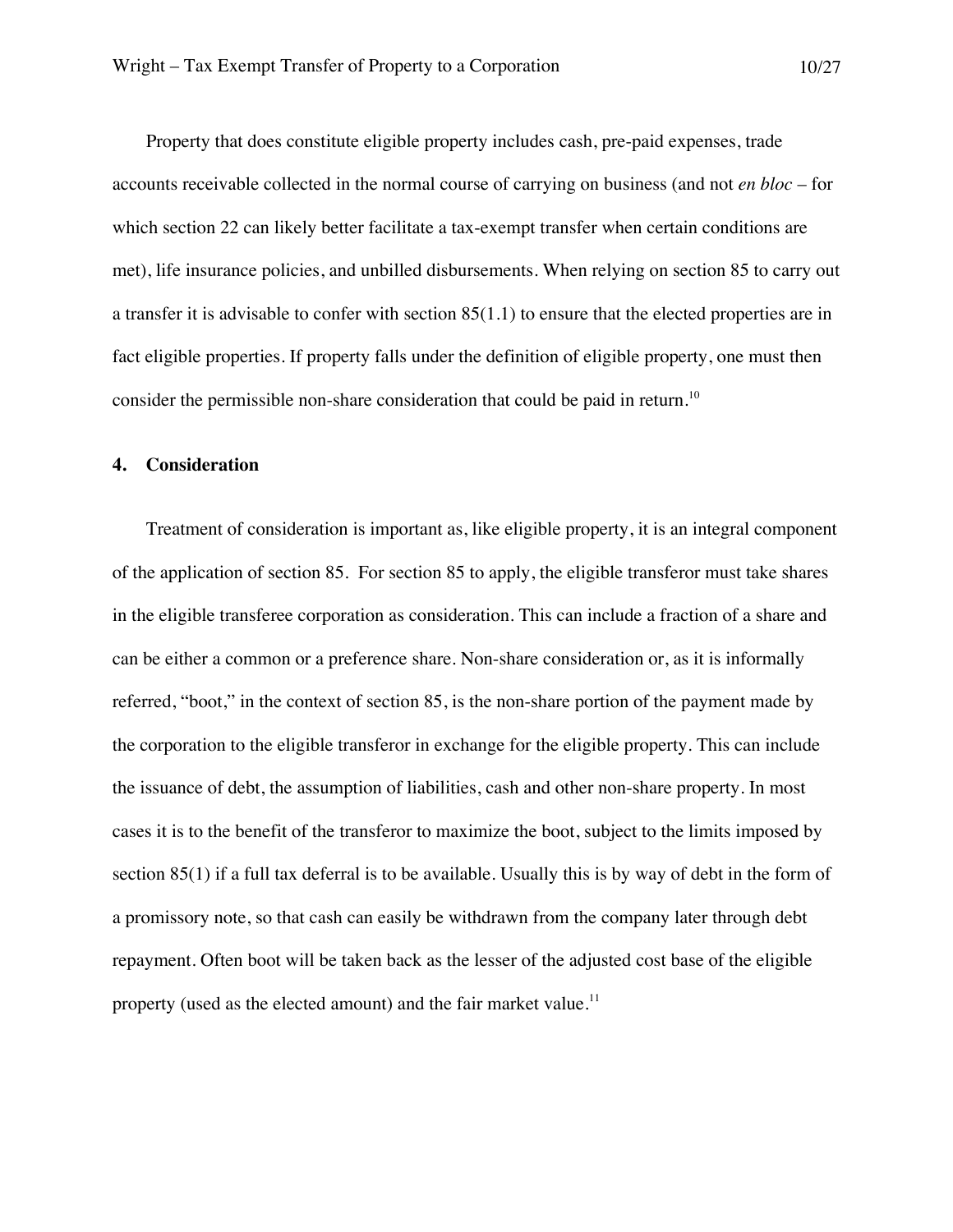# **4.1 Cost Allocation**

Sections  $85(1)(f)$ , (g) and (h) of the Act provide rules for fixing the tax cost of the consideration received pursuant to section 85(1). They state that first the cost of any boot is to be calculated, then the cost of any preference shares, and finally, the cost of any common shares. The cost of boot is calculated as the lesser of its fair market value and, where the fair value of the property transferred is less than the fair value of the property received in return (i.e. the fair market value of the boot is greater than the transferred eligible property), roughly speaking, the property's proportionate share of the fair market value of the boot. Consequently, the transferor should take care to not to receive boot of a value greater than the fair market value of the eligible property, as doing so, along with the application of the above costing rule will result in double tax. This is so because the eligible transferor will be taxed on a gain when the property is transferred because the elected amount cannot be less than the fair market value of the boot and the transfer will then be taxed again when the boot is eventually disposed of, since its tax cost is calculated as less than its fair market value. The transfer of one asset in receipt of boot above its fair market value (e.g. where a property's mortgage is higher than its market value and both the property and the mortgage liability are taken by the corporation with the mortgage liability as boot to the eligible transferor) can be permissibly addressed for a given asset by allocating the value of the boot above fair market value of the cost to a different asset that is transferred concurrently. 12

When only one class of shares is received as consideration, the deemed cost of the shares will be the amount by which the amount elected exceeds the cost of the boot. Where multiple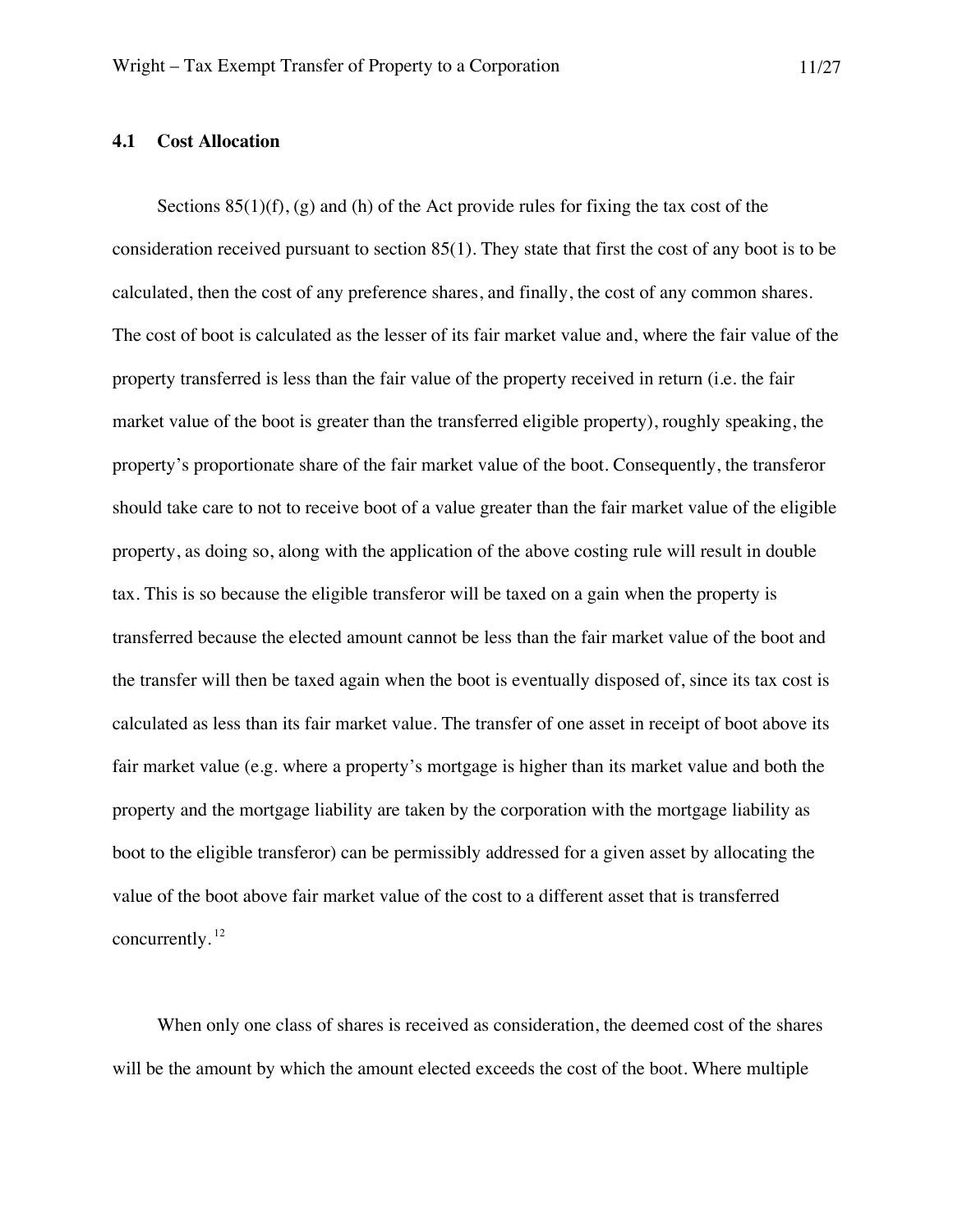classes of shares are received, first the preferred share cost is calculated then the common share cost. For preference shares one must a) calculate the excess of the agreed upon amount over boot, b) allocate the amount of the cost of the preferred share equal to the lesser of the amount calculated in a) and the fair market value of the shares, then where preferred shares of more than one class have been issued, the allocation in b) to each class is determined as the proportion of the fair value of the shares of that class to the fair value of the preferred shares of all of the classes. Similarly, for common shares, one must a) calculate the excess of the agreed amount over boot and the cost allocated to preferred shares, b) allocate the amount of the cost of the common shares equal to the lesser of the amount calculated in a) and the fair market value of the shares, then where common shares of more than one class have been issued, the allocation of b) to each class is determined as the proportion of the fair value of that class to the fair value of the common shares of all classes.<sup>13</sup>

# **4.2 Paid-Up Capital**

Paid-up Capital is defined in section 89(1) of the Act. It is important because generally a corporation may return paid-up capital to shareholders tax-free. The Act defers to the legislation in the jurisdiction of incorporation for determining a corporation's stated capital. Under the *Canada Business Corporations Act*, <sup>14</sup> for example, the stated capital can be consideration received for the property exchanged for the shares (net of liabilities or boot issued) or less (as may be used for non-arm's length share issuance). <sup>15</sup> For simplicity a corporation's board of directors will often elect the fair market value. For example, if \$300 is the fair market value of property transferred to a corporation with an assumed secured debt of \$100, the net fair value of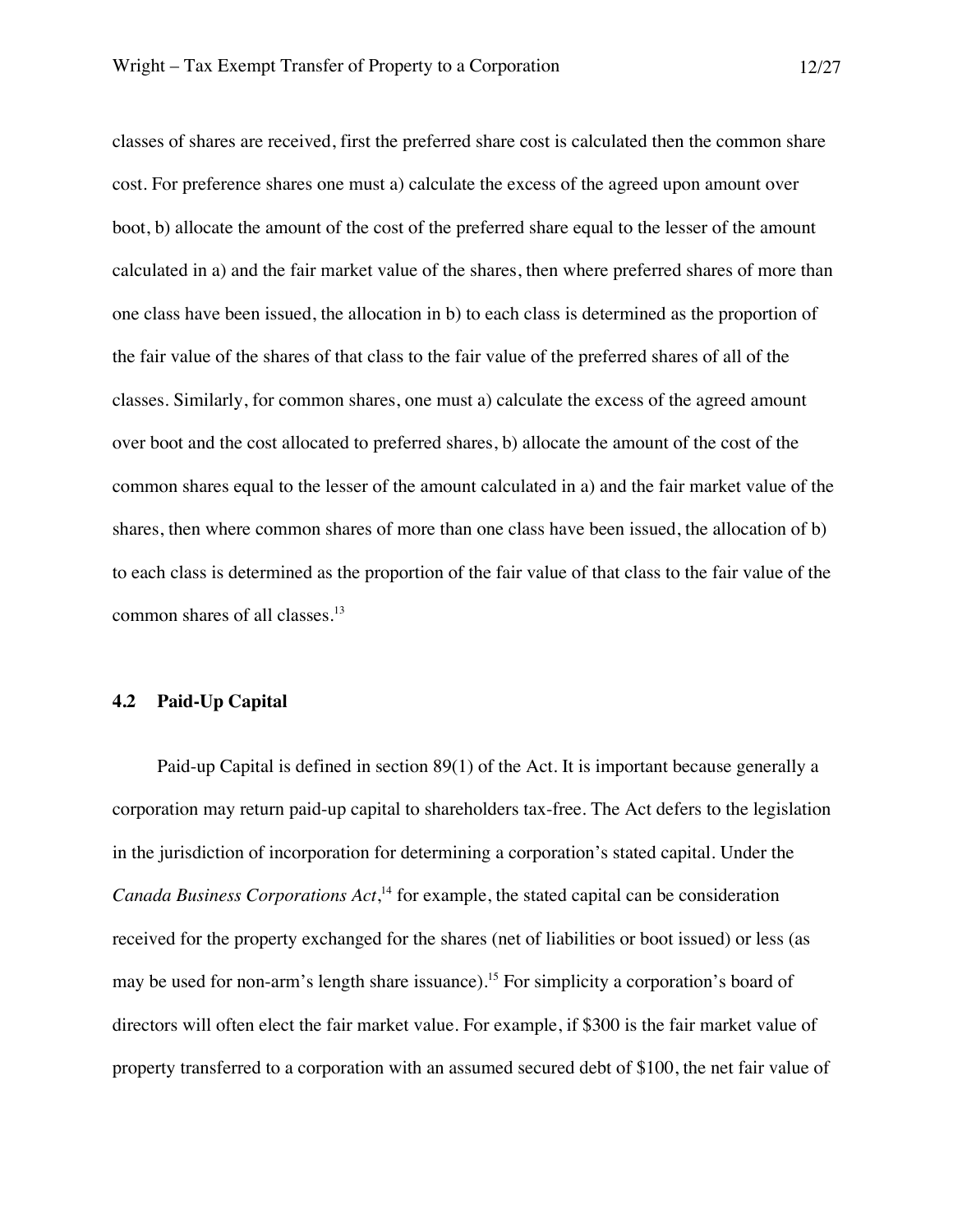the property for which shares are issued is \$200. This is also the amount that the board of directors would likely set as the stated capital and which would be used in calculating paid-up capital. Section 85, however, additionally adjusts stated capital in computing paid-up capital to ensure that in a section 85 rollover the total paid-up capital of all shares does not exceed the amount, if any, that the agreed amount exceeds the boot. When applicable, this has the effect of making the total cost of the boot and the aggregate of all paid-up capital of all shares equal to the agreed amount. This corresponds to the total amount that the transferor can receive tax-free.<sup>16</sup>

Because paid-up capital can be returned to a shareholder tax-free it is possible for a transferor under a section 85 election to receive more than the agreed amount despite the agreed amount representing the proceeds of disposition and the amount on which tax has been paid. To prevent this section 85(2.1) of the Act has a rule to reduce paid-up capital where there would otherwise be a tax-free return of more than the agreed amount. Notably, this rule does not apply when there is a disposition of property to which section 84.1 or 212.1 (as discussed later in this paper) apply. When a paid-up capital reduction applies, it is important to be aware that a recovery of a paid-up capital reduction is permitted under section 85(2.1)(b) of the Act in certain circumstances where the corporation has been deemed to have paid a dividend as stated in sections 84(3), (4) and (4.1) of the Act.<sup>17</sup>

#### **4.3 Deemed Gifting Rule**

Section 85(1) (e.2) of the Act is meant to prevent the use of a section 85 rollover to confer a benefit on a related party shareholder. It applies when: a) an eligible transferor transfers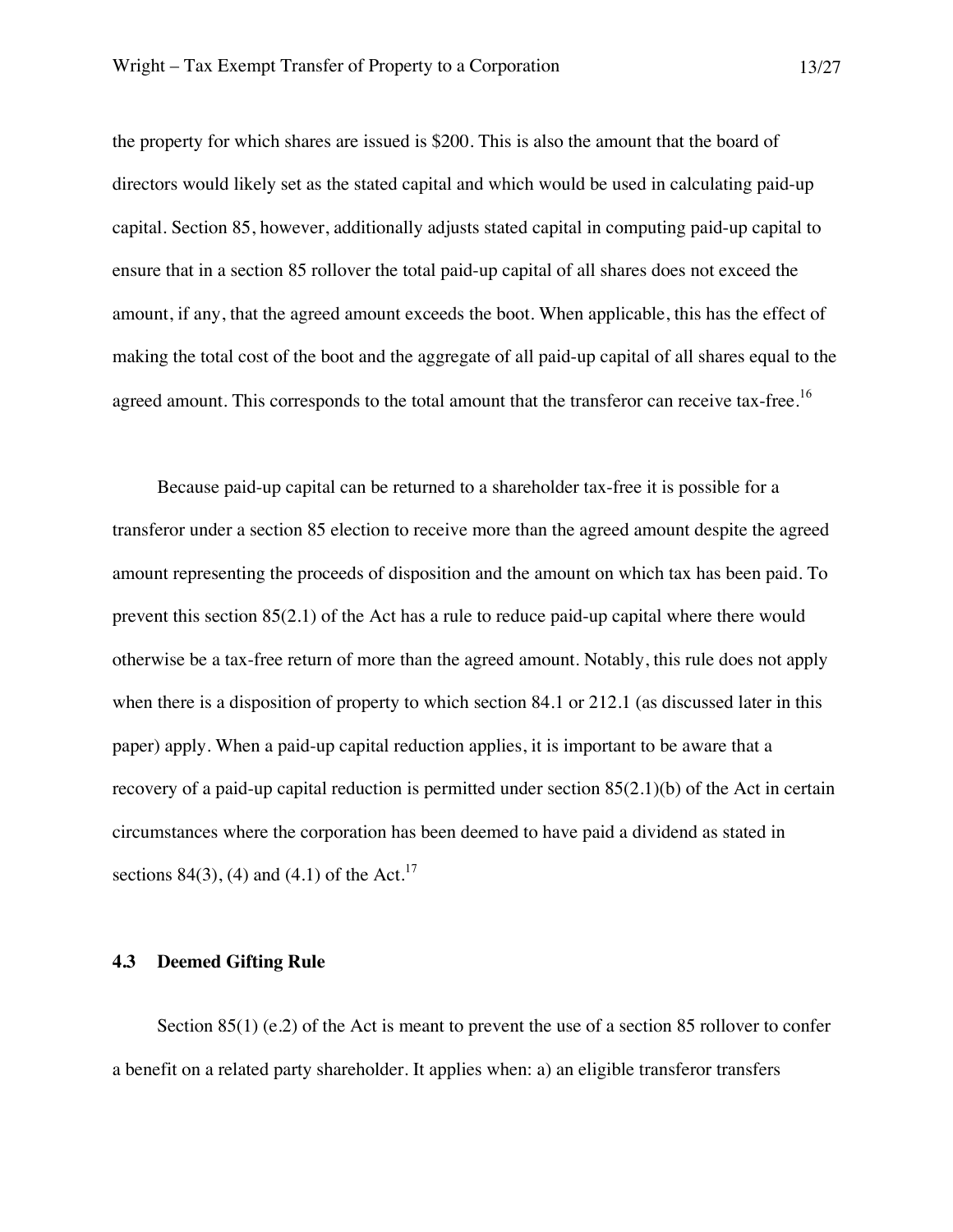eligible property to a corporation for consideration that is less than the greater of: i) the property's fair market value; and, ii) the elected amount; and, b) it is reasonable to consider the transfer to have been intended to confer a benefit on a related person. The consequence of the application of the rule is an increase in the proceeds of disposition to the transferor and an increase in the cost of property to the corporation but without adjustment to the cost base of the consideration received by the eligible transferor. This has the effect of doubly taxing the deemed gift. This deemed gifting rule does not apply if the transferee is a wholly owned corporation as per section 85(1.3) of the Act. Consequently, what is in effect a gift to oneself, does not constitute a deemed gift under the section.<sup>18</sup>

#### **4.4 Price Adjustment Clause**

When transferring property using section 85, fair market value can be very important. This is true not just in relation to the applicability of the deemed gifting rule, but also for the eligibility of the lifetime capital gains exemption, which cannot be relied upon where the shares have been transferred at a price below fair market value. To address uncertainty in fair market value at the time of transfer, price adjustment clauses are used to adjust between transferor and transferee consideration paid in the event that the CRA or a Court finds that the fair market value of the property differs from that used in a section 85 election. The 1973 case of *Guilder News (1963) Ltd. v. MNR*<sup>19</sup> establishes the validity of the use of a price adjustment clause so long as a "fair manner is used to determine such [fair market] value."<sup>20</sup> The CRA has published its position on this ruling and the use of price adjustment clauses in CRA Income Tax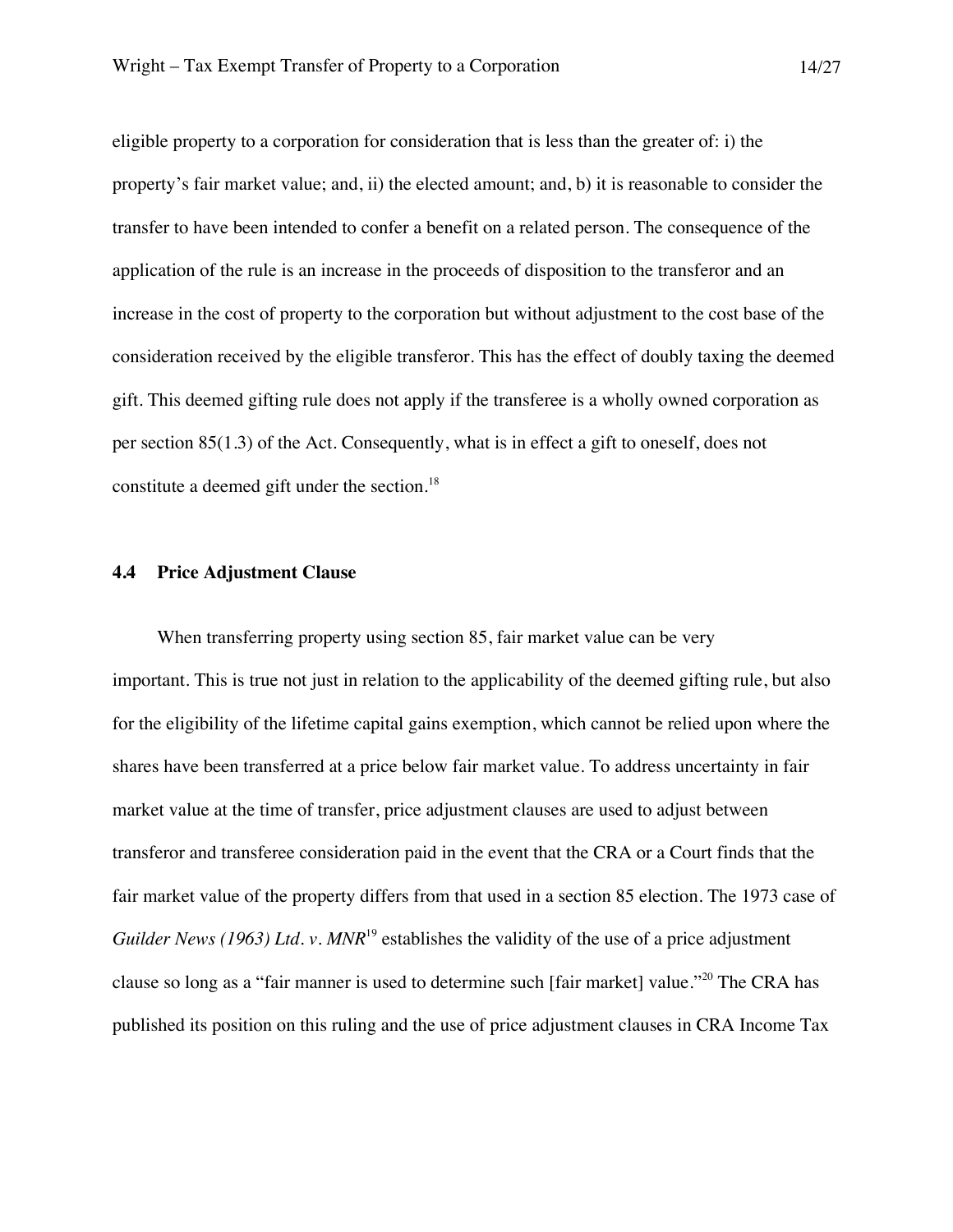Folio S4-F3-C1 – Price Adjustment Clauses. It states that when property is transferred in a nonarm's-length transaction, a price adjustment clause may be used so long as:

- **a)** The agreement reflects a bona fide intention of the parties to transfer the property at [fair market value] FMV….
- **b)** The FMV for the purposes of the price adjustment clause must be determined by a fair and reasonable method….
- **c)** …[I]f the FMV of the transferred property determined by the CRA or a Court of law differs from their valuation, they will use the value determined by the CRA or Court.
- **d)** The excess or shortfall in price is actually refunded or paid, or a legal liability therefor is adjusted. $21$

Having reviewed the applicability of section 85 of the Act including definitions of eligible property and consideration in exchange for such property, we will now examine limitations on the use of the section including price limit rules and the somewhat complex anti-abuse provisions.

#### **5. Limit Rules**

Section 85 of the Act allows the transferor and transferee to designate the dollar amount at which the eligible property is transferred. This amount is referred to in the section as the "agreed amount." The agreed amount for the transfer constitutes the proceeds of disposition for the transferor and the tax cost of the property for the transferee. The agreed amount cannot be  $\$0^{22}$ and must be a dollar amount rather than a narrative (e.g. "\$100" but not "the adjusted cost base"). Furthermore, to prevent abuse, restrictions are imposed on the amount that may be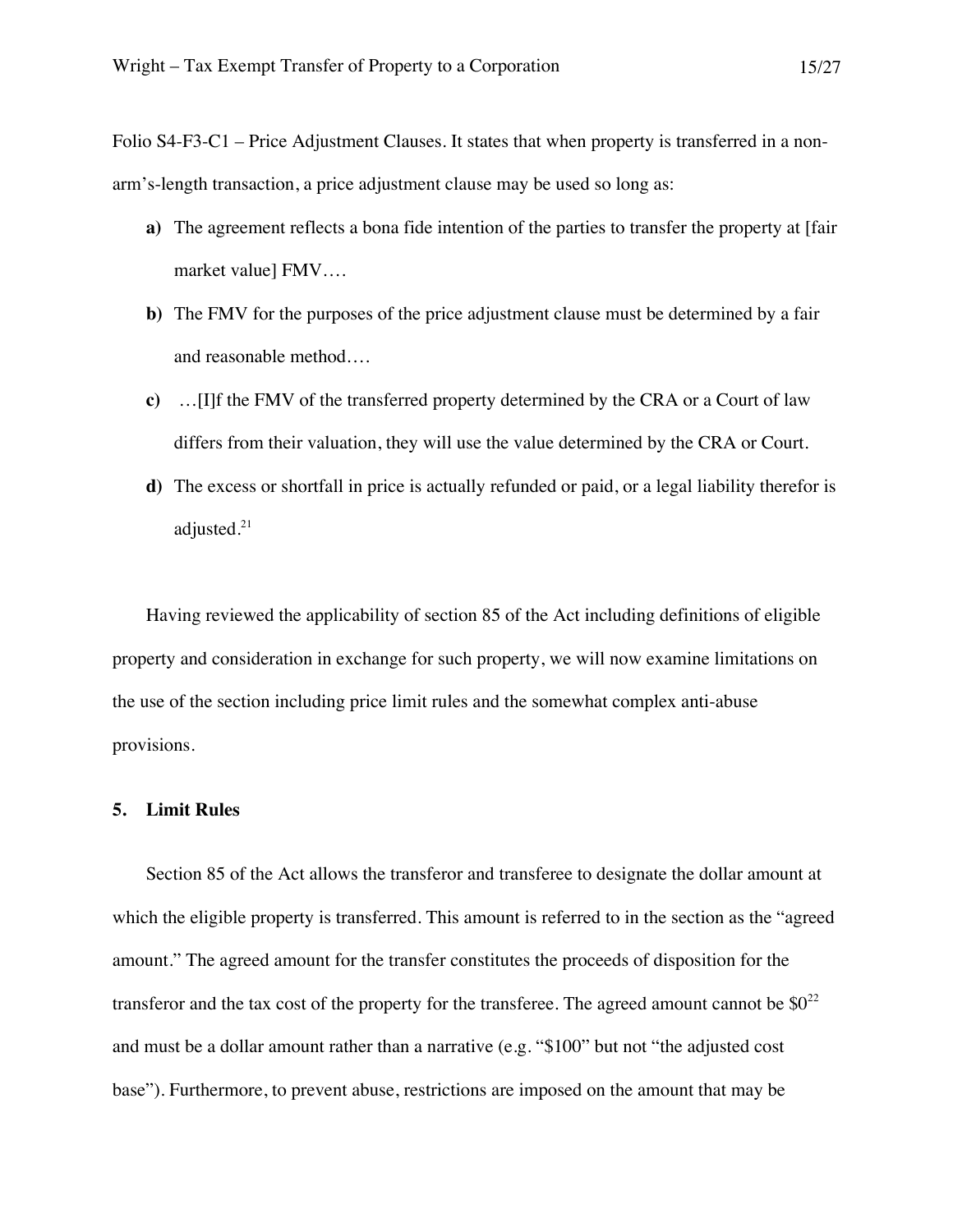designated. Subject to the general upper limit, if the agreed amount is less than the boot's fair market value when received from the corporation on disposition, the fair market value of the boot is deemed to have been elected (the "general lower limit"). If the amount elected exceeds the value of the property transferred to the corporation, the fair market value is deemed to have been elected (the "general upper limit"). Collectively the general lower and general upper limits permit an election for property at any amount between the fair market value of the boot and the fair market value of the property. When the parties make an election that falls outside of the applicable general limit, the agreed amount is adjusted so as not to fall outside of the applicable limit. For example, if the fair market value of the eligible property is \$10, the cost \$8, the boot \$9 and the agreed amount \$8, the agreed amount is adjusted to \$9 as the general lower limit prevents the agreed amount from being less than the fair market value of the boot. $^{23}$ 

While there are variations on the general lower and upper limit rules for certain types of eligible property, so long as fair market value can be elected there can be a loss where fair market value is less than the cost amount. Specifically, for inventory, non-depreciable capital property and NISA Fund No. 2 property, if the elected amount is less than the lesser of the fair market value and the cost amount (as defined in section 248(1) of the Act), the elected amount is deemed to be the lesser of these two amounts. This exception is meant to prevent the use of section 85 to trigger artificial losses by electing an amount that is less than fair market value.<sup>24</sup> Similarly, a farmer that has elected to compute income on a cash basis who would normally be subject to a mandatory inventory adjustment (to prevent writing off inventory as it is purchased where it remains on hand at the end of the year) is subject to a special rule to prevent the transfer of inventory to a corporation to avoid adjustment. The rule in this scenario deems the elected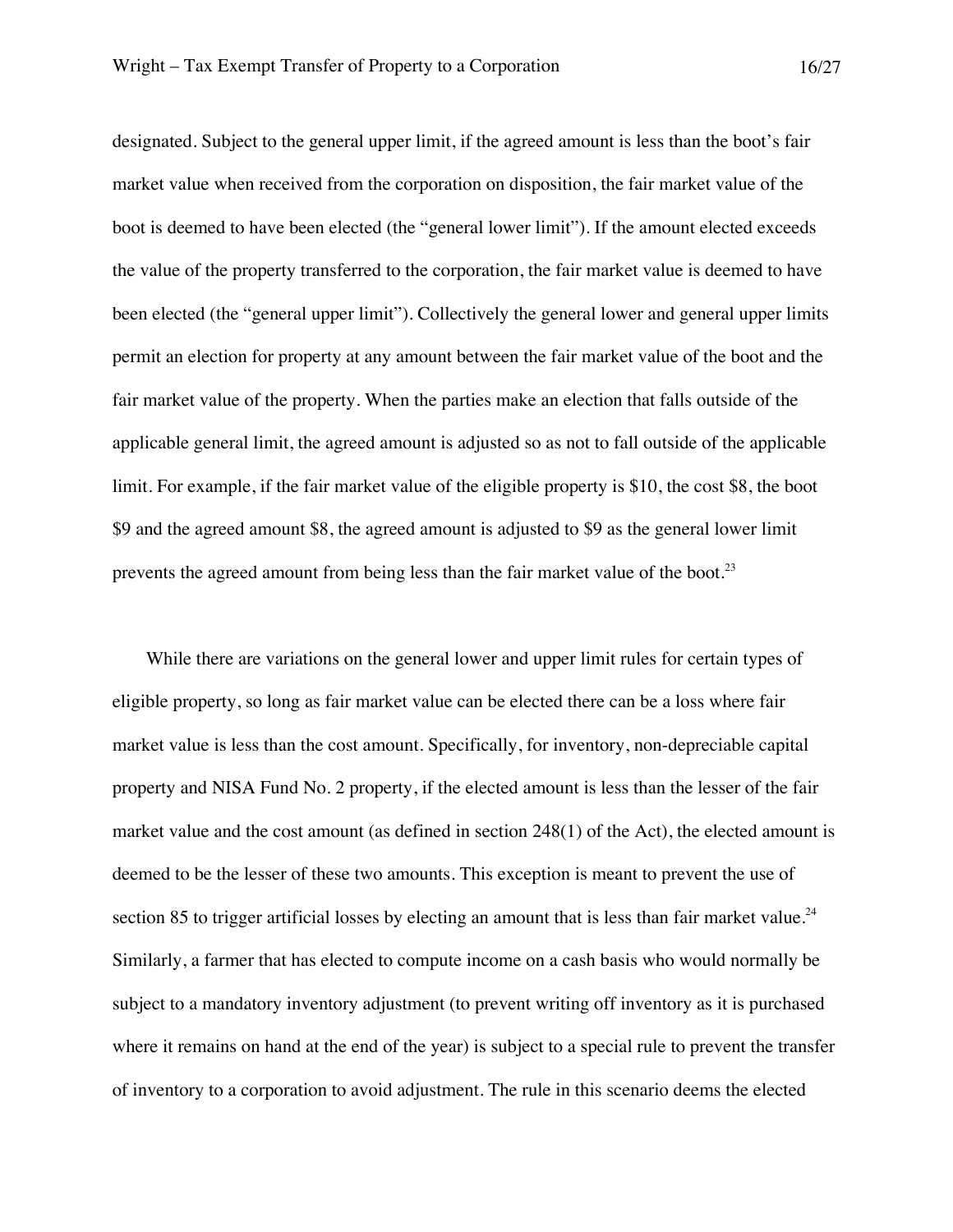amount to be the aggregate of the proportion of the adjustment that would otherwise have been included as income and such additional amount as is designated up to the inventory's fair market value.<sup>25</sup> Lastly, depreciable property also has a special lower limit to prevent an artificial loss. It states that if an election is made at an amount less than the least of the three following amounts, the lowest of the three is the deemed elected amount:

- **a)** the undepreciated capital cost of all property in the class which the disposed of property belongs;
- **b)** the cost of the property to the transferor; and,
- **c**) the property fair market value when it is transferred.<sup>26</sup>

Special rules also apply to passenger vehicles and tradesperson's and apprentice mechanics tools, which will not be addressed in this paper. Additionally, to prevent issues in the calculation of eligible capital property and depreciable property there is an ordering rule allowing the transferor to designate the order of the disposition of assets. $27$ 

In addition to the price limit rules there are anti-abuse provisions that must also be considered when evaluating the impact of a given transaction. These have been developed to address uses of the Act that have been perceived to be abusive and contrary to legislative intent.

### **6. Anti-Abuse Provisions**

Anti-abuse provisions relevant to the use of section 85 include the stop-loss, third party loss and surplus stripping rules. These provisions must be kept in mind when structuring a section 85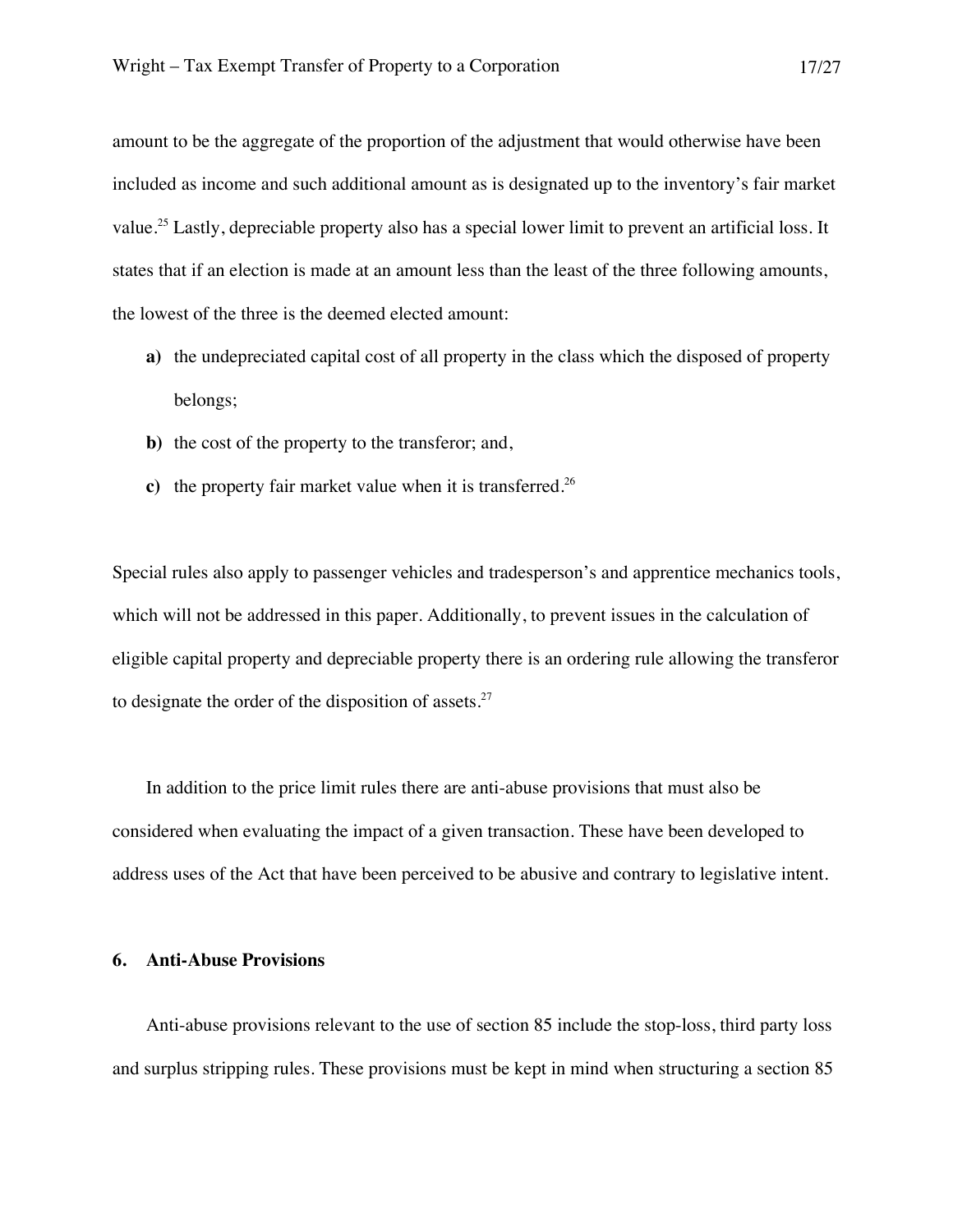rollover. Though arguably tangential to section 85 proper, a review of these anti-abuse provisions is important to convey an understanding of the interrelation between these differing sections and the impact that an improperly structured section 85 rollover can have.

#### **6.1 Stop Loss Rules**

Section 85 of the Act permits a taxpayer to show a loss when property is transferred. In fact, it requires a loss to be shown where the fair market value is less than the tax cost. The stop loss rules are meant to limit the ability to deduct from income losses resulting from a section 85 transfer where the transfer is made to an affiliated person. The rationale is that when a loss is created within a group of affiliates there has not been a true loss to the economic unit and such loss should be deferred until the property is transferred to a non-affiliated party. The stop loss rules, which have a much broader application than section 85, relate to a section 85 transaction when a loss is triggered and when the parties to the transaction are affiliated persons. Section 251.1 of the Act defines "affiliated person." The definition is somewhat complex, but broadly speaking it applies where parties are under common control directly or indirectly. For individuals, this includes a spouse or common law partner but not siblings, children or grandchildren. Stop loss and related rules are also complicated. The stop loss rules do not apply to the transfer of eligible capital property by an individual. Separate rules apply when the transferor is an individual, a corporation is purchasing its own shares and for transfer of related party debt.<sup>28</sup> Stop loss rules apply to depreciable property<sup>29</sup> and eligible capital property,<sup>30</sup> while the transfer of non-depreciable capital property is subject to different rules depending on the nature of the transferor. Individuals are subject to the section 54 superficial loss rule and, for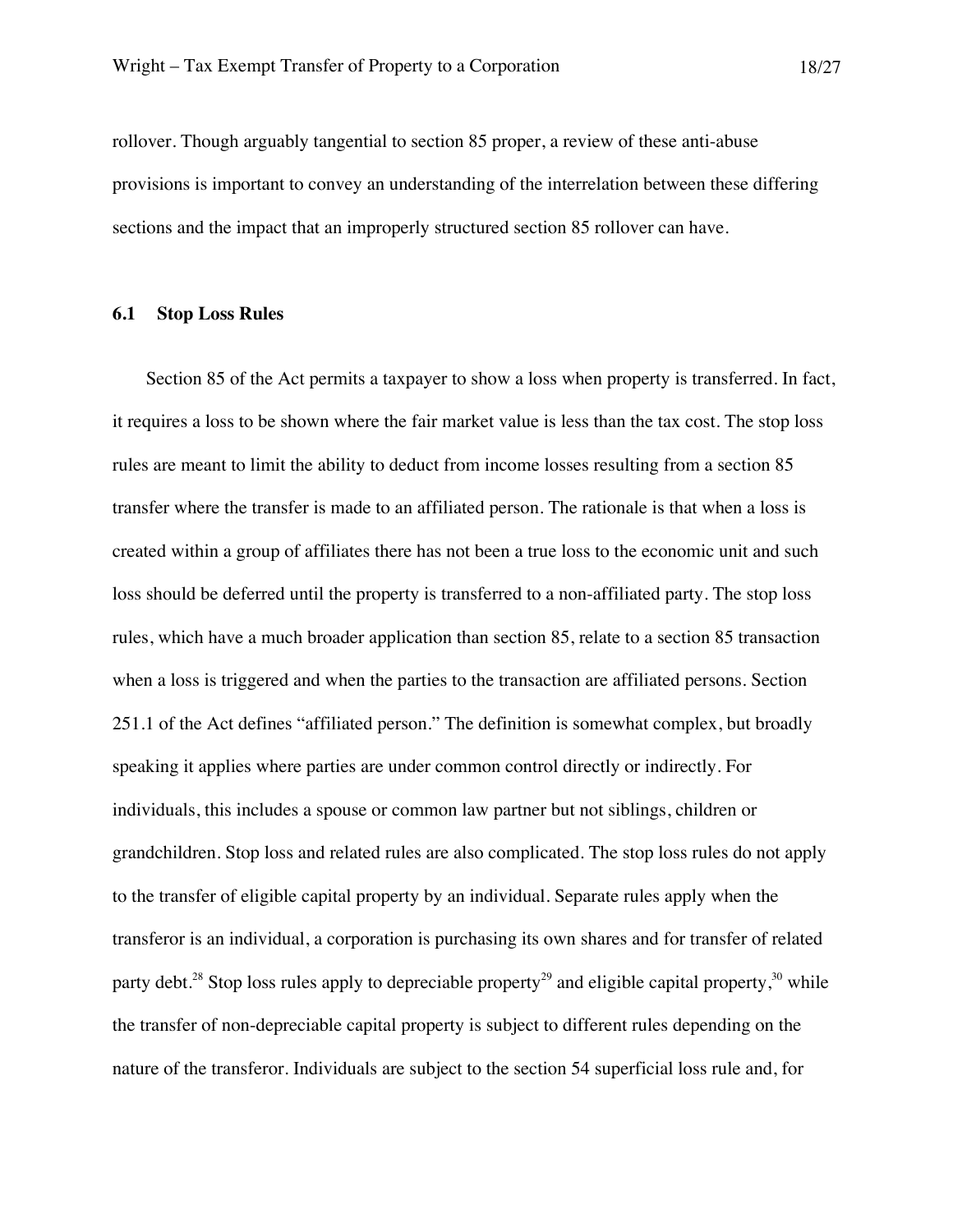partnerships, corporations and trusts, the stop loss is suspended until a triggering event occurs under section  $40(3.4)$ . <sup>31</sup>

#### **6.2 Third Party Losses**

Section  $69(11)$  is an anti-avoidance rule that may apply to transfers between non-affiliated parties. It should be considered when property is transferred below fair market value to a nonaffiliated party, which then may, within 3 years from the date of transfer, dispose of the property, sheltering the disposition from taxes with any other deductions or exemptions from tax including credits, losses and/or deductions. When this section applies, the property is deemed to have been disposed of at its fair market value rather than any amount elected amount. The rule does not apply for transfers between affiliates.<sup>32</sup>

For example, say that Canadian corporation A owns real property with an adjusted cost base of \$1M and a fair market value of \$2M and is thinking of selling the property. Canadian corporation B is owned by an unrelated party and has significant net capital losses carried forward. Corporation A suggests transferring its real property to corporation B on a section 85 tax deferred basis in exchange for retractable and redeemable preferred shares at an adjusted cost base of \$1M. Corporation B will then sell the real property at fair market value, offsetting the gain with its losses carried forward. Corporation B would redeem the preferred shares, giving rise to a \$1M dividend that is deductible in computing taxable income. A payment will be made by the owner of corporation A to the owner of corporation B for using corporation B's losses. In this scenario, if corporation B sells the property within 3 years of the date of the initial transfer,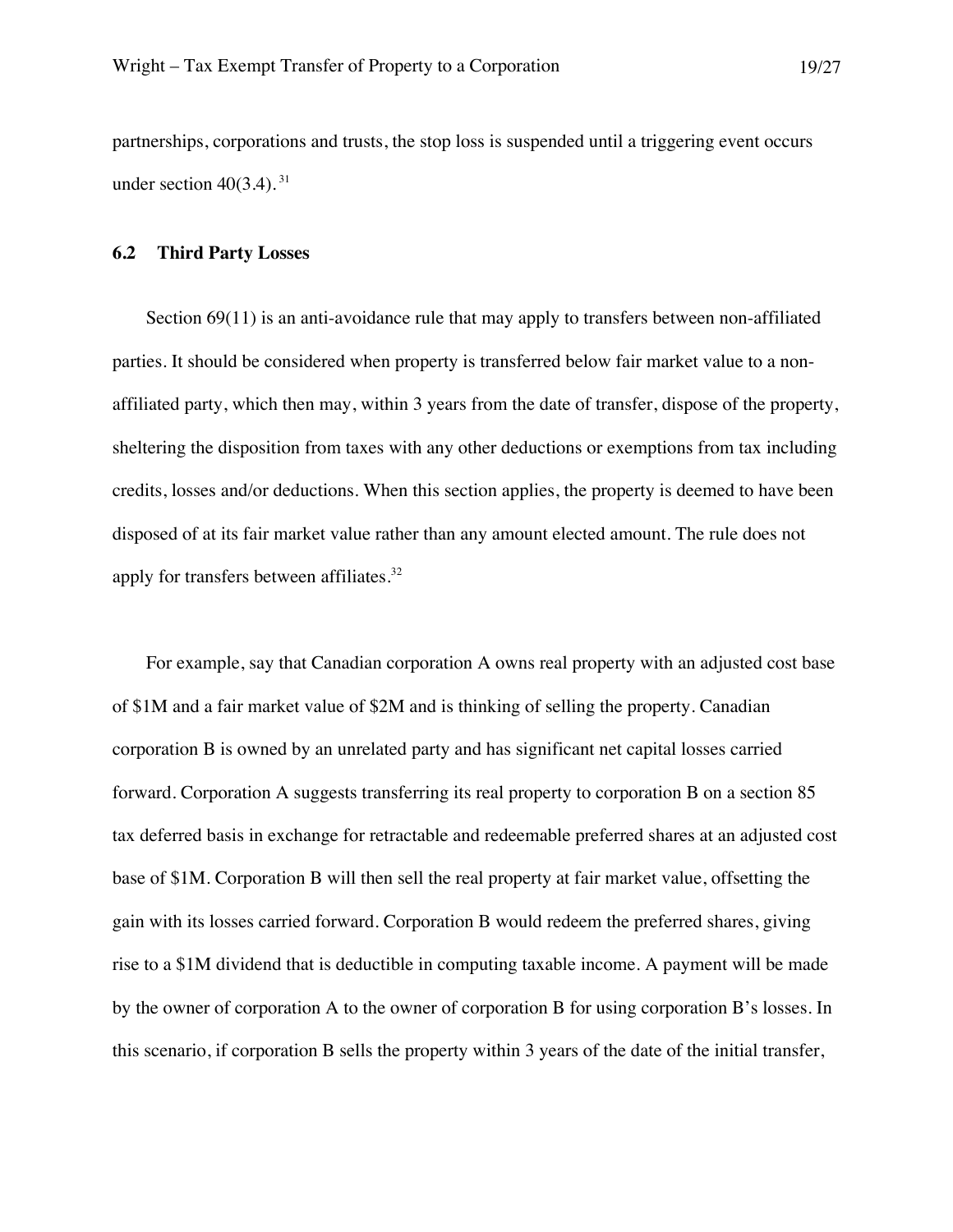section 69(11) applies and corporation B is deemed to have transferred the land at \$2M. The section 85 election is in effect ignored.<sup>33</sup>

### **6.3 Surplus Stripping**

Surplus stripping is the name used for a series of transactions meant to remove surplus from a corporation without paying tax. Some provisions in the Act expressly permit this, while others have been implemented as anti-avoidance measures to prevent perceived abuse. Surplus stripping sometimes includes a transaction that is the object of a section 85 election and the main antiabuse provisions that apply are found in sections 84.1 and 212.1 of the Act. Section 84.1 puts a limit on the non-share consideration a (non-corporate) taxpayer can receive from a non-arm'slength sale of shares of one Canadian corporation to another Canadian corporation and only applies if the corporation, the shares of which are transferred to another Canadian corporation, is connected (as defined in section 186(4) of the Act) to the purchasing corporation after the disposition.<sup>34</sup> Any amount received over the limit is a deemed dividend and the limit is effectively the amount paid by the vendor for the shares or such other amount that another armslength party previously paid. Section 212.1 of the Act applies to a non-resident's disposition of shares in a Canadian-resident corporation in a non-arm's-length transaction and is meant to prevent a tax-free withdrawal of any amount greater than the paid-up capital of the shares transferred. Any amount greater than this limit is taxed as a deemed dividend and subject to withholding tax.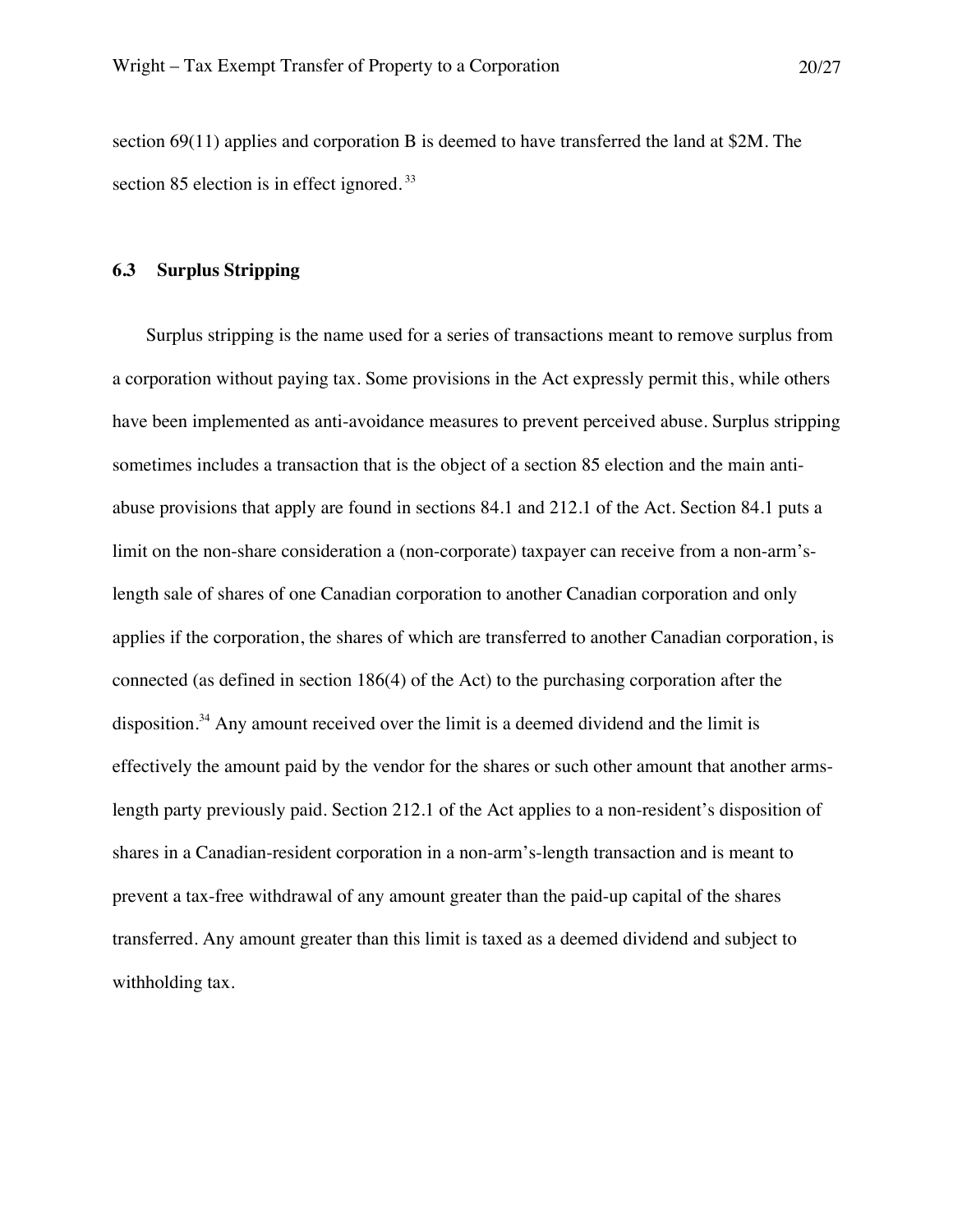For an example of paid-up capital reduction under section 84.1 of the Act, let's say that individual A is the sole owner of all of the shares of an operating company, which were inherited, with an adjusted cost base of \$350 (the fair market value at the time of the deceased's death). Individual A's arm's length acquisition cost ("…the adjusted cost base of the shares sold, reduced by the portion represented by "valuation day" [as defined in section 24 of the *Income Tax Application Rules*] <sup>35</sup> value and the capital gains deduction previously claimed on a disposition of shares by anyone not dealing at arm's length with the vendor<sup>356</sup> is \$60. Individual A then transfers operating company shares to a holding company under section 85 at the shares' adjusted cost base of \$350 in return for preferred shares of the holding company with a stated and paid-up capital of \$350. In this scenario section 84.1 applies to reduce the paid-up capital of the holding company shares to \$60, to reflect the arm's length acquisition cost. Consequently, if only shares are issued, paid-up capital taken back is limited to the arm's length acquisition cost of the shares transferred.<sup>37</sup>

Having examined the application of section 85 and its restrictions we will now review the requisite filing including how late filings and mistakes can be addressed.

#### **7. Section 85 Election Filing**

Section 85 election filing is an important consideration and a full understanding of the filing requirements can save significant time and expense. When a section 85 election is made, a corresponding form T2057 (or T2057 for a partnership) must be filed with the CRA. The form requires the transferor(s) and transferee(s) to be identified and declarations as to whether there is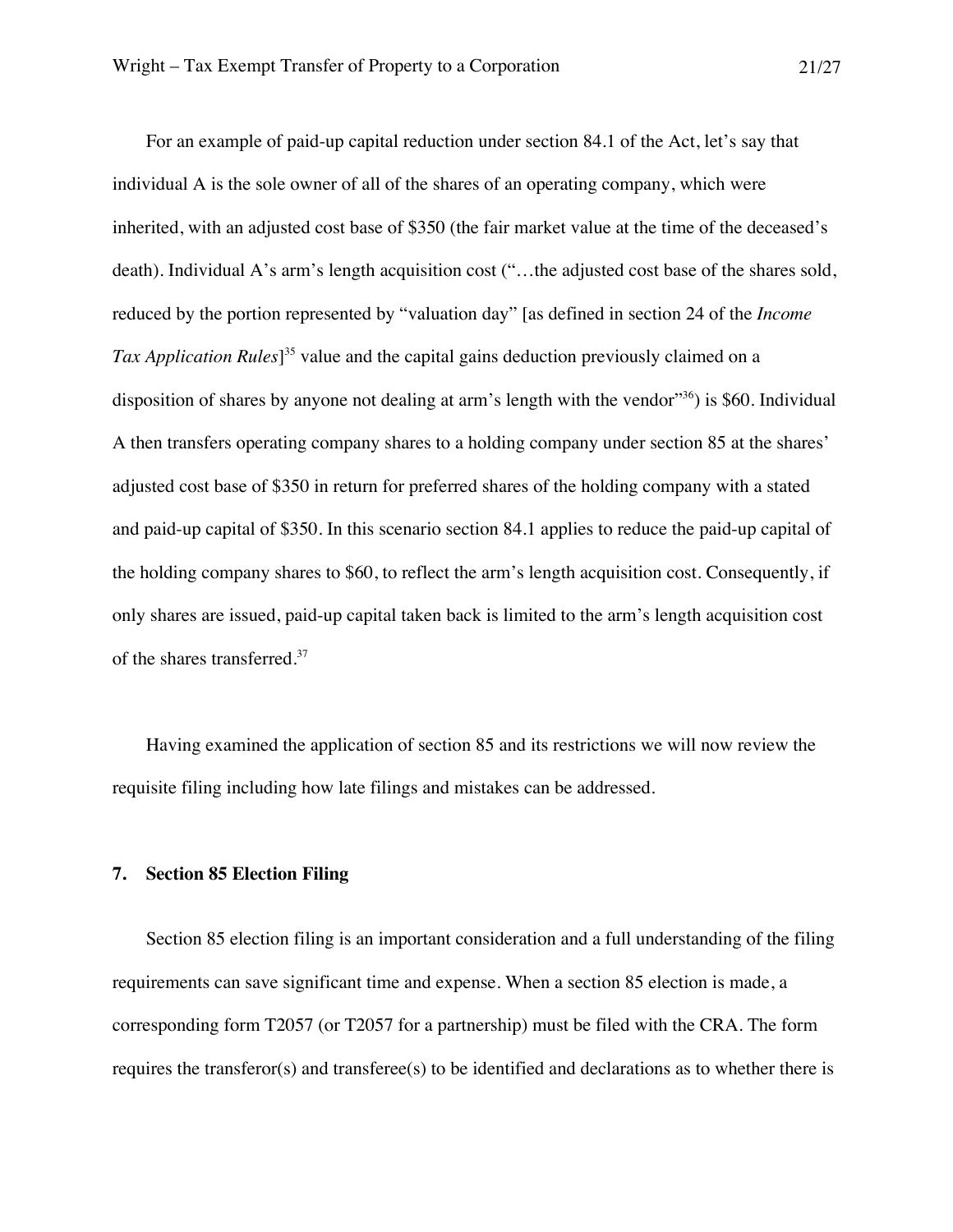a late filing penalty being paid, written agreement for the underlying transaction, the use of a price adjustment clause, any additional owners of the transferee, residency, the particulars of the property (including the agreed amount) and other information. The filing must be made prior to the earlier of when the transferor or transferee is required to file an income tax return for the year in which the transaction takes place, $38$  with some exceptions.

A section 85 filing may be submitted up to three years after the submission deadline, subject to the payment of a late fee at the time the election is filed. Where such late filing is made with the proper penalty, the filing will be deemed to have been made on time. The late fee is calculated pursuant to section 85(8) of the Act as the lesser of: a)  $\frac{1}{4}$  of 1% of the amount by which the fair market value of the property exceeds the agreed-upon elected amount; for each month or partial month by which the election is late; and, b) \$100 for each month or partial month by which the election is late; not to exceed \$8,000.<sup>39</sup> The Minister also has the authority to permit a late filing after the three-year period when it is equitable and to accept amended elections. CRA Information Circular  $76-19R3^{40}$  outlines when an amended filing will generally be accepted, which broadly states that the original election must not be invalid and a supporting reason must be provided. Where a mistake in filing has been made and the Minister does not consent to an amendment, the taxpayer may seek recourse from the Court under the common law remedy of rectification. Rectification is an equitable remedy that is also sometimes available where the Court may make an Order to change a written document to reflect what it was intended to have originally said. Clearly, paying careful attention to the filing rules and requirements can save potentially significant time and cost. Form T2057 should be carefully and meticulously completed and filed.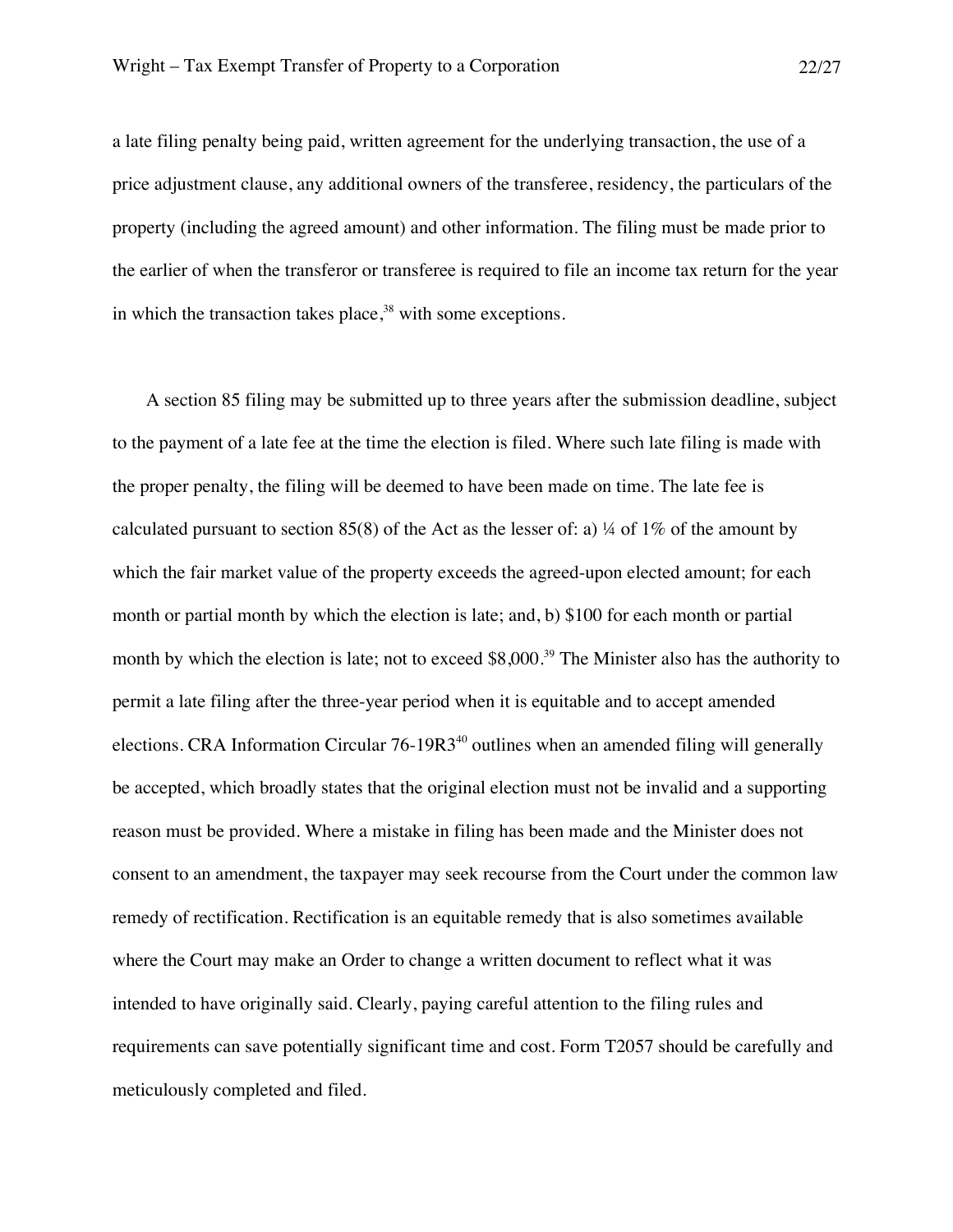### **8. Conclusion**

Section 85 of the Act is an important and commonly used provision for a variety of corporate tax planning transactions that benefit from the tax deferred transfer of property to an eligible corporation. It is commonly used for the incorporation of a sole proprietorship, the transfer of shares to a holding company, family business planning and divisive reorganizations. The section only applies to eligible property where at least some share consideration is provided in return. With some exceptions, the eligible transferor(s) and eligible transferee(s) may use any agreed upon amount for tax purposes that is between the fair market value of the boot and the fair market value of the eligible property. Price adjustment clauses can be used in related agreements to protect against differing CRA or Court findings on the fair market value of the property and there are a number of anti-abuse provisions that should be considered. Section 85 requires that a CRA filing be made on a designated form within a designated time period when this section is used.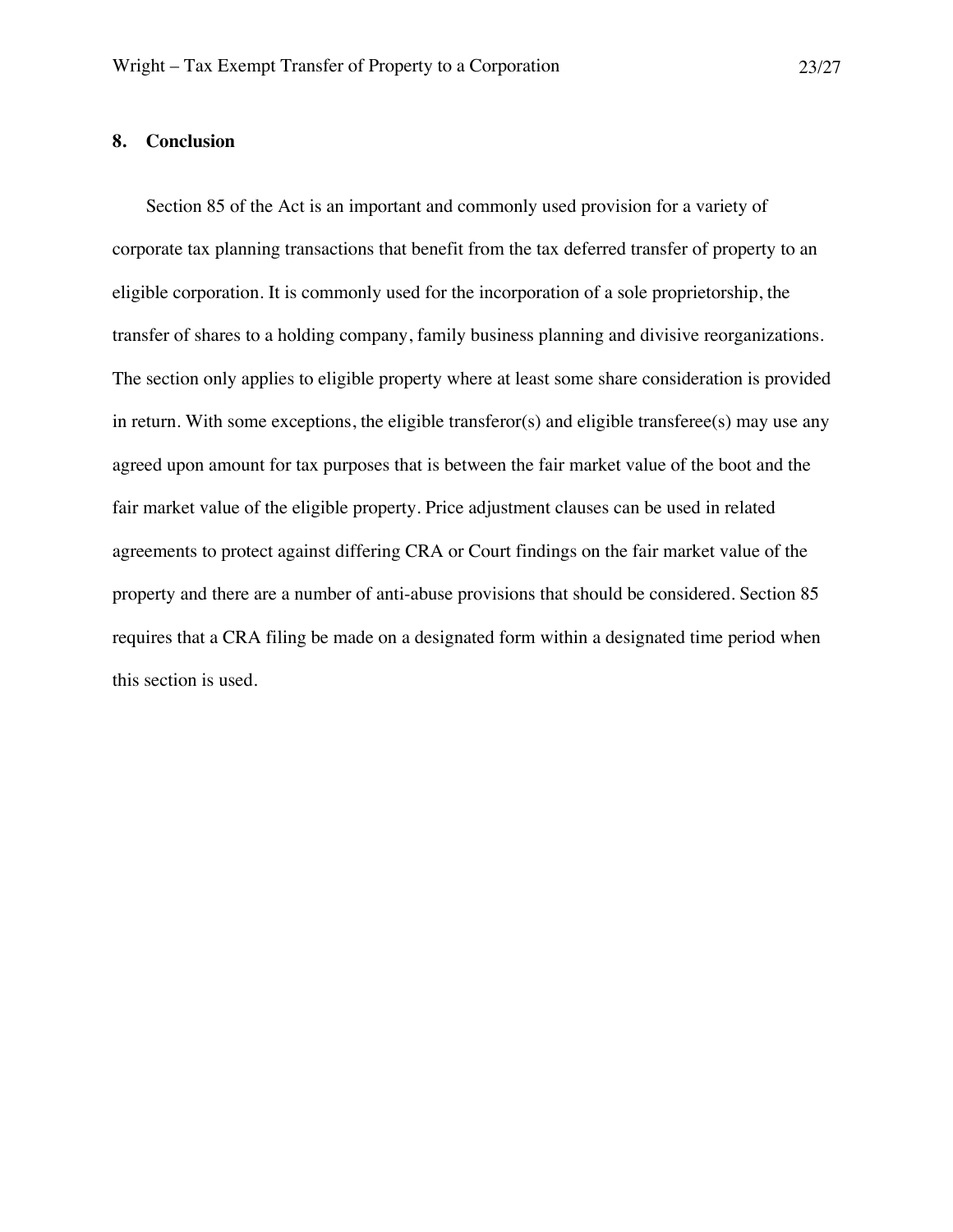# **END NOTES**

<sup>1</sup> *Section 85 Rollovers: A Complete Guide, 2nd Edition.* Wolters Kluwer (Canada: 2016). Pages 1-2.

 David G. Duff; Loomer, Geoffrey. *Taxation of Business Organizations in Canada*. Lexis Nexis (Toronto: December 2015). Page 837.

*Section 85 Rollovers*. *Supra*. Pages 2-4.

 Canada Revenue Agency. IC 76-19R3 – Transfer of property to a corporation under section 85. <http://www.cra-arc.gc.ca/E/pub/tp/ic76-19r3/README.html>. Accessed July 8, 2017.

 Canada Revenue Agency. IT-291R3 – Transfer of Property to a Corporation under Subsection 85(1). <http://www.cra-arc.gc.ca/E/pub/tp/it291r3/it291r3-e.html>. Accessed July 8, 2017.

*Section 85 Rollovers*. *Supra*. Pages 4-6.

*Farm Income Protection Act, SC 1991, c 22*

*Section 85 Rollovers*. *Supra*. Pages 9 -22.

*Ibid.* 

*Ibid.* 

*Ibid.* Pages 23-24.

*Ibid.* Page 22-30.

*Ibid.* Page 31-33.

*Canada Business Corporations Act, RSC 1985, c C-44*

Ibid. Section 26(4) as cited in *Section 85 Rollovers*. *Supra*. Page 38.

*Ibid*. Page 33-34.

*Ibid*. Page 33-34.

*Ibid.* Page 39-40.

*Guilder News (1963) Ltd. v. MNR, 73 DTC 5048 (FCA)* as cited in *Section 85 Rollovers*.

*Ibid.* Page 5. Para 13.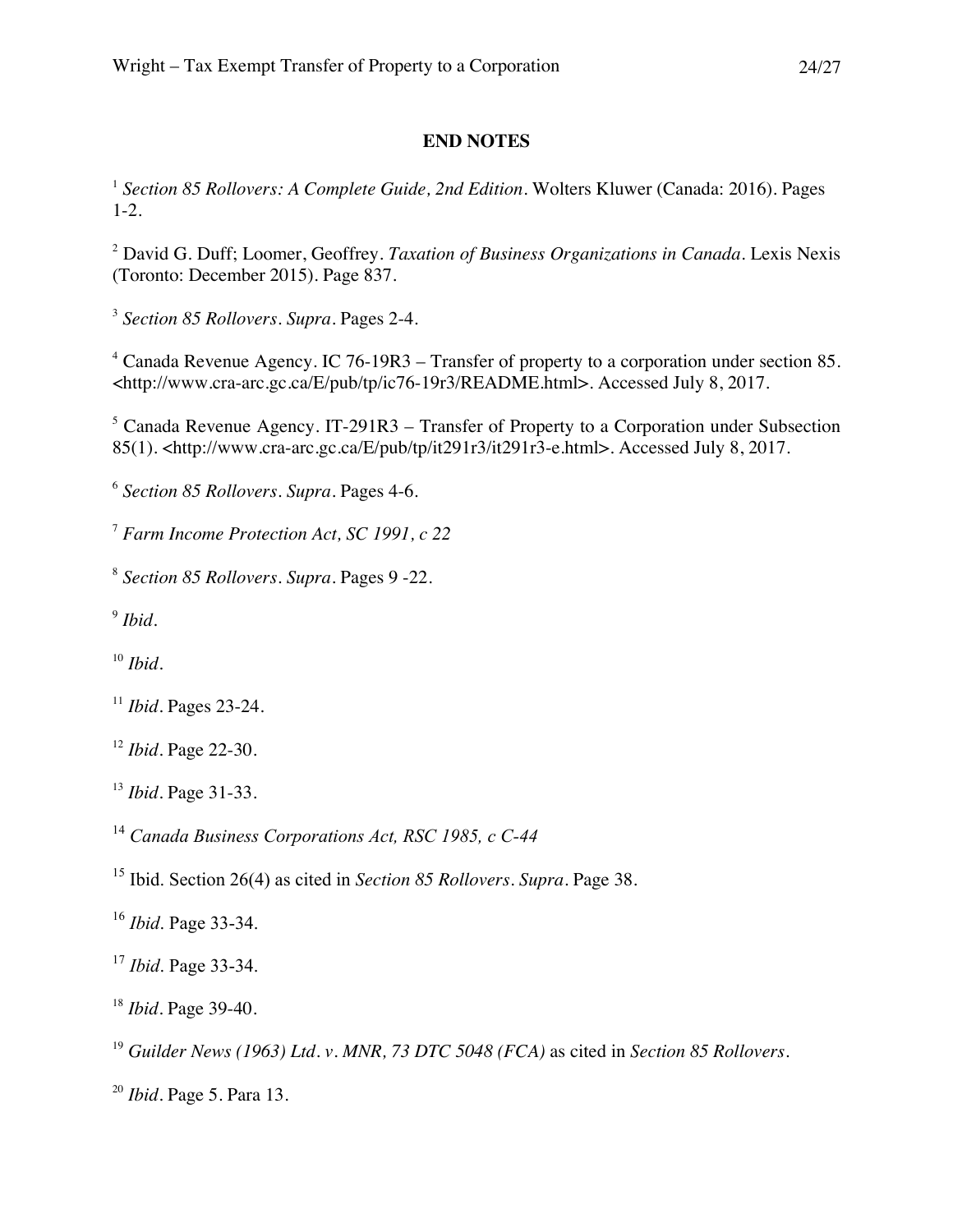- <sup>21</sup> CRA Income Tax Folio S4-F3-C1 Price Adjustment Clauses
- IC 76-19R3, Para 5 as cited in *Section 85 Rollovers*. *Supra*. Page 48.
- *Section 85 Rollovers*. *Supra*. Pages 47 -50.
- *Income Tax Act*. Section 85(1) (c.1) as cited in *Section 85 Rollovers*. *Supra*. Page 50.

*Ibid.* Pages 53-54.

- *Income Tax Act*. Section 85(1) (e) as cited in *Section 85 Rollovers*. *Supra*. Page 63.
- *Income Tax Act*. Section 85(1) (e.1) as cited in *Section 85 Rollovers*. *Supra*. Page 68.
- *Section 85 Rollovers*. *Supra*. Pages 71-87.
- *Income Tax Act*. Section 13(21.2) as cited in *Section 85 Rollovers*. *Supra*. Page 79.
- *Income Tax Act*. Section 14(12) as cited in *Section 85 Rollovers*. *Supra*. Page 82.
- *Section 85 Rollovers*. *Supra*. Pages 71-87.
- *Ibid*. Page 87.
- *Ibid*. Page 88.
- *Ibid*. Pages 88-93.
- *Income Tax Application Rules*, RSC 1985, c 2 (5th Supp).
- *Section 85 Rollovers*. *Supra*. Page 89.
- *Ibid*. Pages 90-91.
- *Income Tax Act*. Section 85(6) as cited in *Section 85 Rollovers*. *Supra*. Page 106.
- *Section 85 Rollovers*. *Supra*. Pages 108.
- $^{40}$  IC 76-19R3 Transfer of property to a corporation under section 85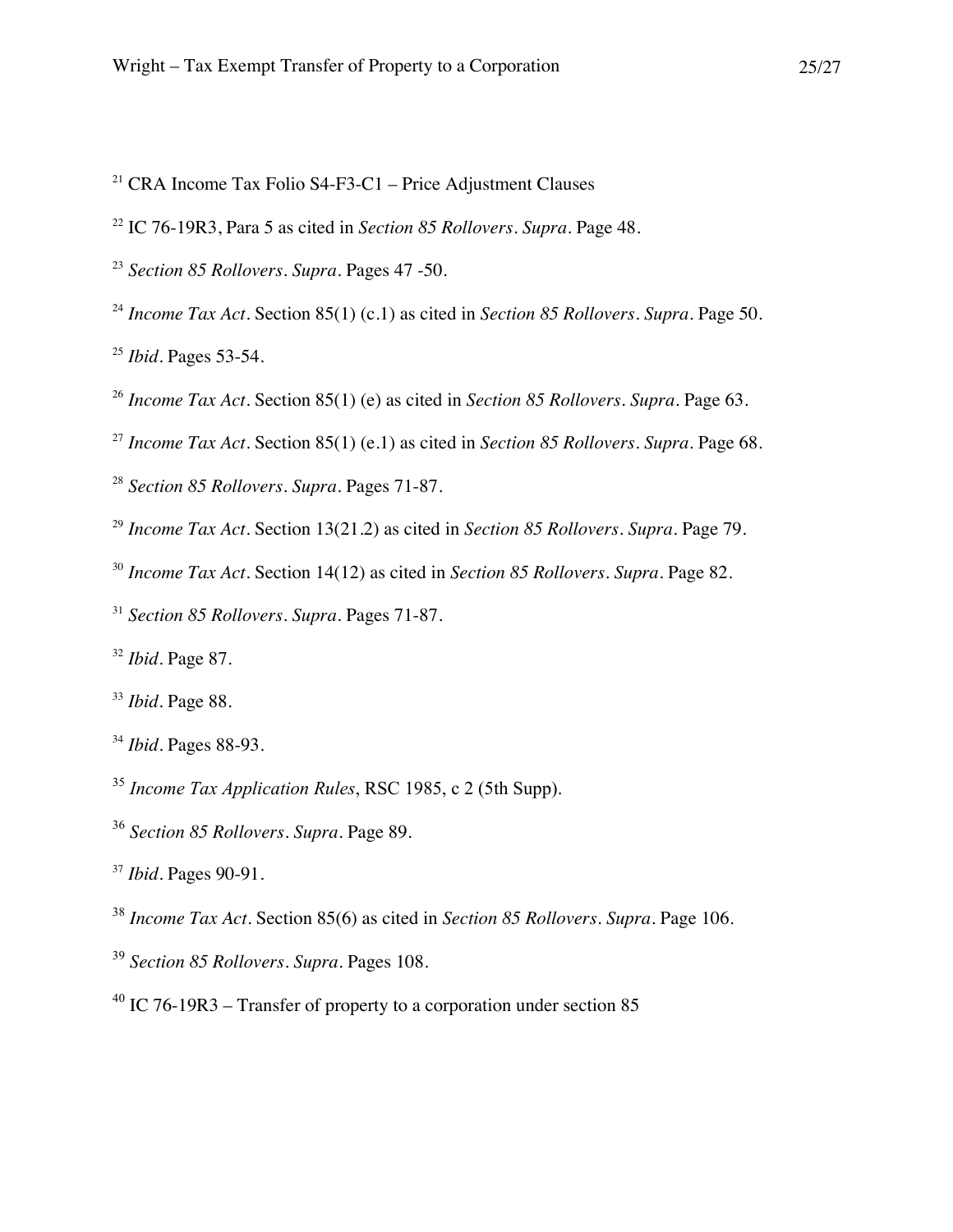# **Legislation**

*Income Tax Act R.S.C., 1985, c. 1 (5th Supp.)*

# **Canada Revenue Agency Publications**

IC 76-19R3 – Transfer of Property to a Corporation under Section 85

S4-F3-C1 – Price Adjustment Clauses

IT-188R – Sale of Accounts Receivable

IT-291R3 – Transfer of Property to a Corporation under Subsection 85(1)

IT-489R – Non-Arm's Length Sale of Shares to a Corporation

# **Secondary Sources**

David G. Duff; Loomer, Geoffrey. *Taxation of Business Organizations in Canada*. Lexis Nexis (Toronto: December 2015).

**WORKS CONSULTED**

K.A. Siobhan Monaghan; Juneaja, Raj; Lamarre, Paul; Campell, Colin; Taxation of Corporate Reorganizations. Carswell (Toronto: 2012).

Howard Alpert. Alpert Law Firm. "Section 85 Transfers - Recent Case Law Developments" September 2012. <www.alpertlawfirm.ca/pdfs/newsletters/201212\_corp\_reorg\_part\_3\_sec\_85\_relevant\_ca selaw.pdf>. Accessed July 4, 2017.

*Section 85 Rollovers: A Complete Guide, 2nd Edition*. Wolters Kluwer (Canada: 2016).

# **Cases**

*771225 Ontario Inc. v. Bramco Holdings Co., [1995] O.J. No. 157*

*Abakhan & Associates v. Braydon Investments Ltd., 2009 BCCA 521*

*Attorney General of Canada v. Juliar, 2000 DTC 6589*

*Barnabe Estate v. The Queen, 99 DTC 5387*